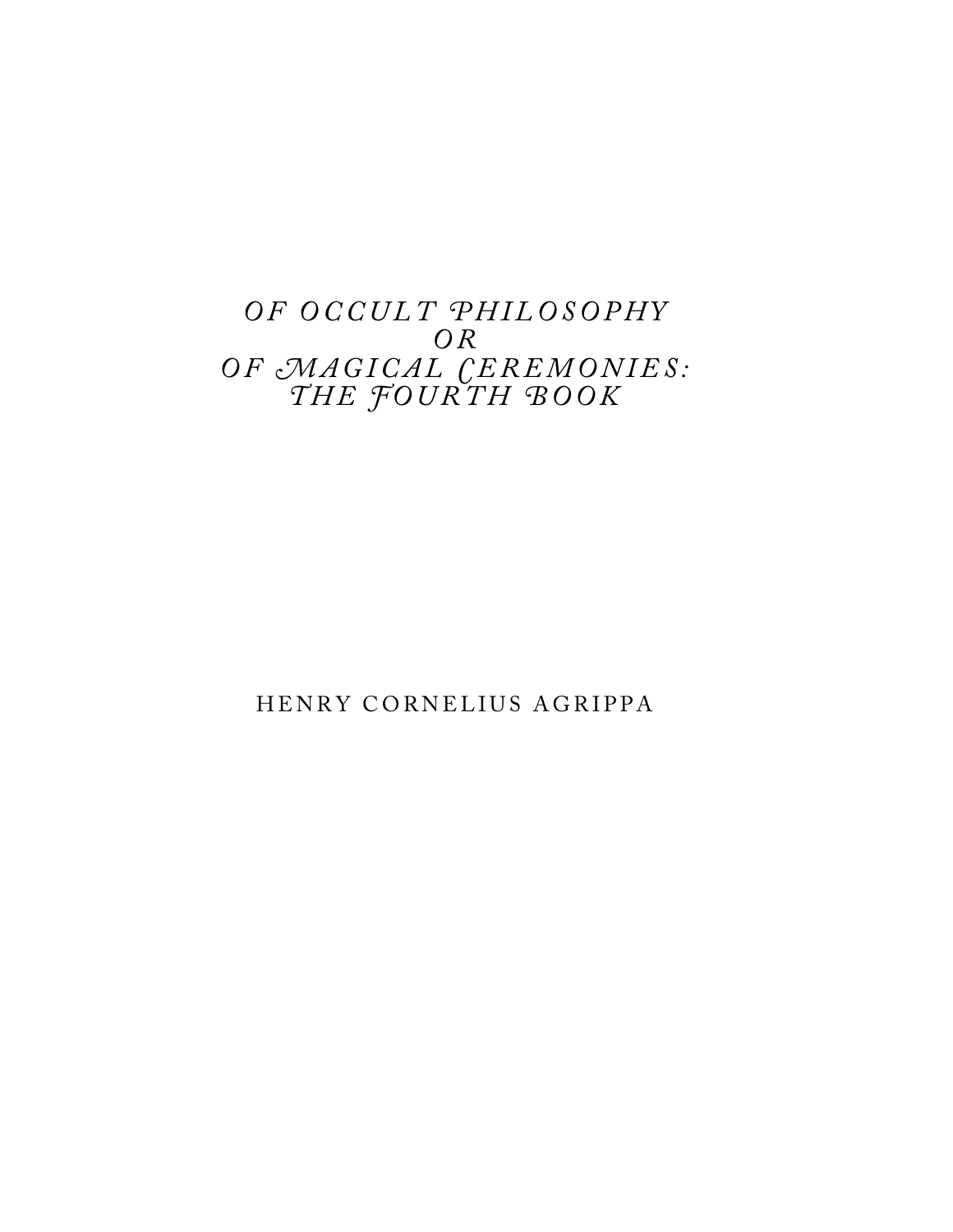Transcribed directly from the 1654 translation by Robert Turner, published along with other collected papers as *The Fourth Book of Occult Philosophy*. No part of this edition is under copyright.

Acrobat version created by Benjamin Rowe, September 30, 2000.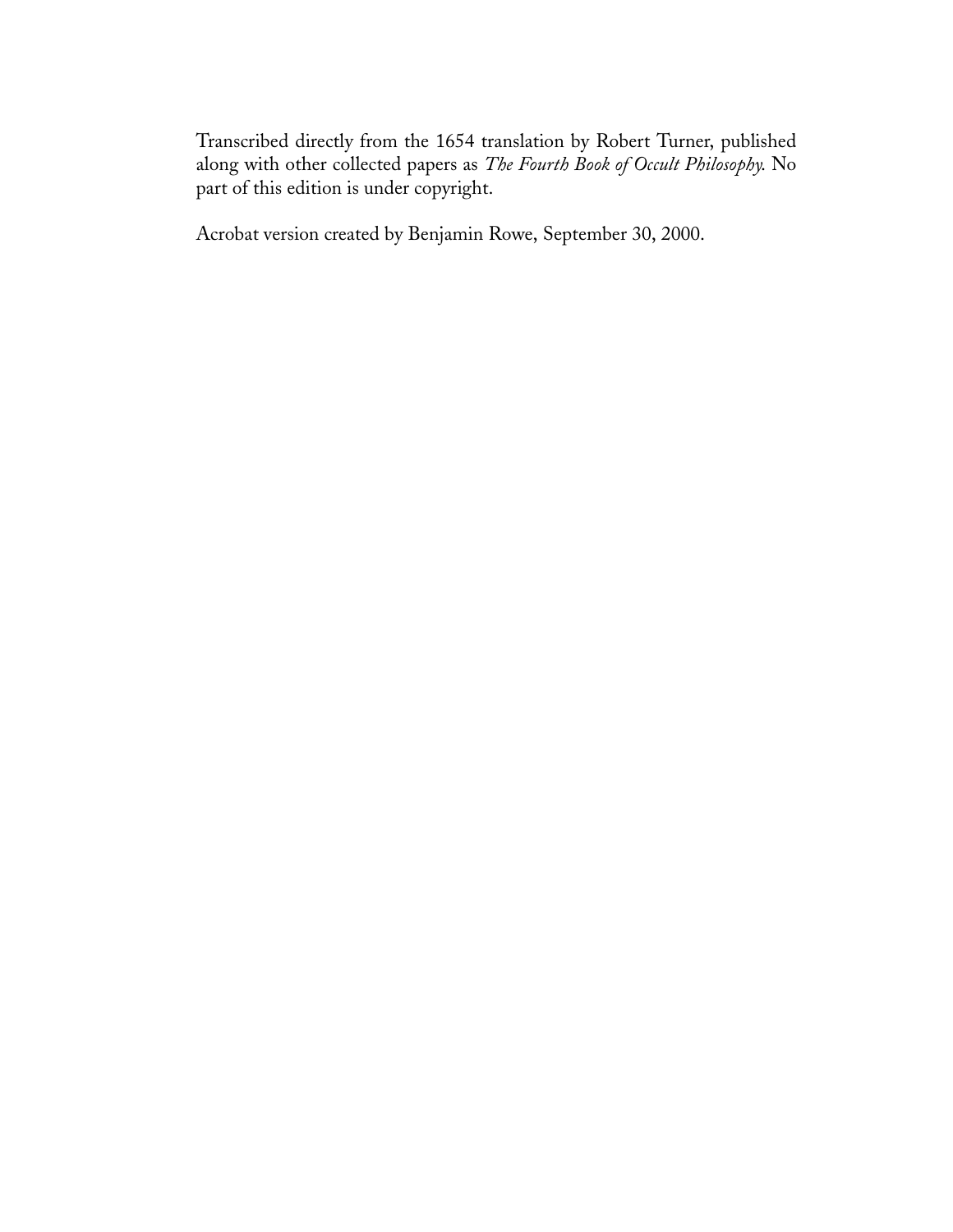

### HENRY CORNELIUS AGRIPPA,

*Of Occult Philosophy O r Of Magical C eremonies: T he Fourth B ook*



In our Books of Occult Philosophy, we have not so compendiously, as copiously, declared the principles, grounds, and reasons of Magick it self, and after what maner the experiments thereof are to be chosen, elected, and compounded, to produce many wonderful effects; but because in those books they are treated of, rather Theorically, than Practically; and some also are not handled compleatly and fully, and others very figuratively, and as it were Enigmatically and obscure Riddles, as being those which we have attained unto with great study, diligence, and very curious searching and exploration, and are heretofore set forth in a more rude and unfashioned maner. Therefore in this book, which we have composed and made as it were a Complement and Key of our other books of Occult Philosophy, and of all Magical Operations, we will give unto thee the documents of holy and undefiled verity, and Inexpugnable and Unresistable Magical Discipline, and most pleasant and delectable experiments of the sacred Deities. So that as by the reading of our other books of Occult Philosophy, thou maist earnestly covet the knowledge of these things; even so with reading this book, thou shalt truely triumph. Wherefore let silence hide these things within the secret closets of they religious breast, and conceal them with constant Taciturnity.

This therefore is to be known, That the names of the intelligent presidents of every one of the Planets are constituted after this maner: that is to say, By collecting together the letters out of the figure of the world, from the rising of the body of the Planet, according to the succession of the Signes through the several degrees; and out of the several degrees, from the aspects of the Planet himself, the calculation being made from the degree of the ascendant. In the like maner are constituted the names of the Princes of the evil spirits; they are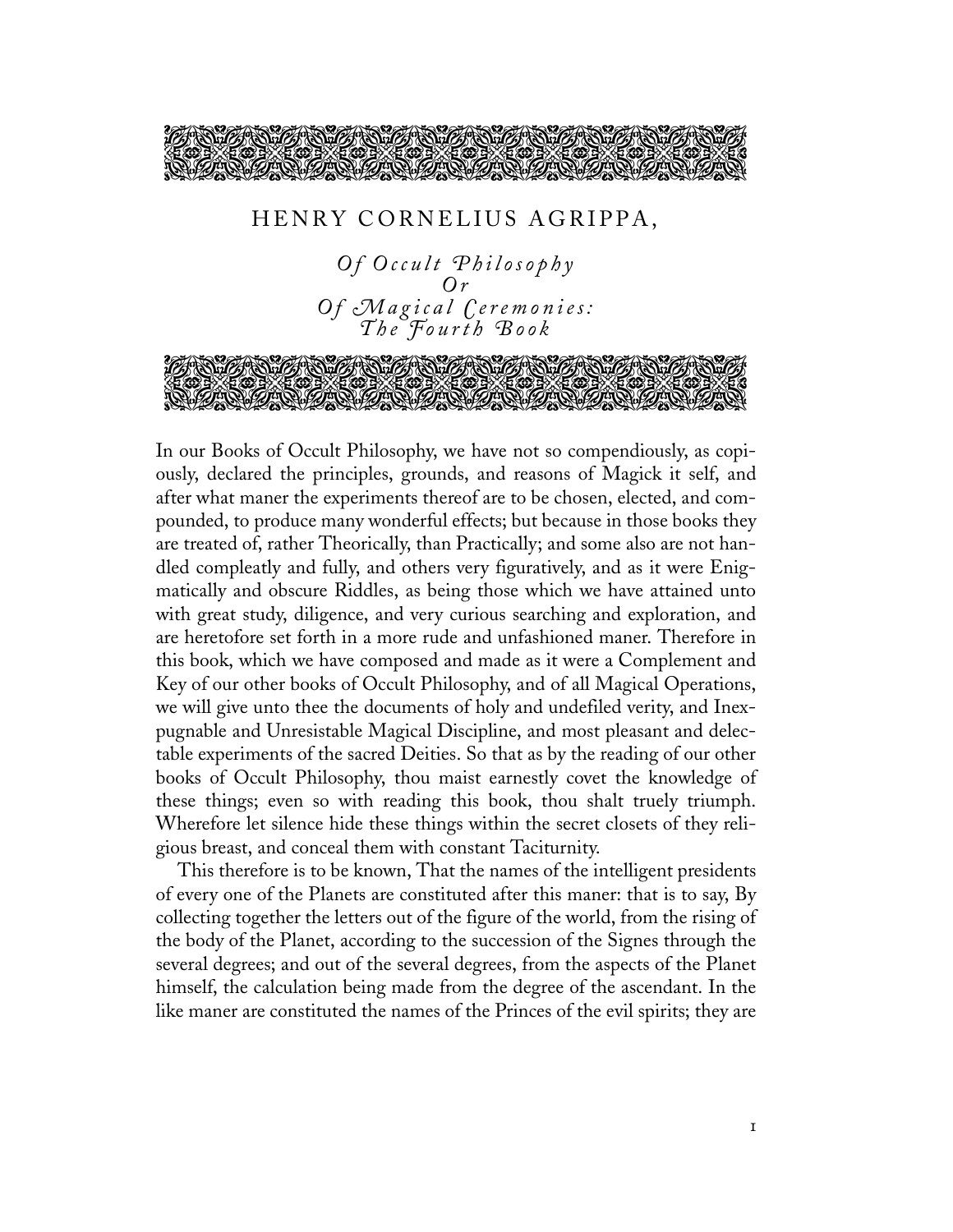taken under all the Planets of the presidents in a retrograde order, the projection being made contrary to the succession of the Signes, from the beginning of the seventh House. Now the name of the supreme & highest intelligence, which many do suppose to be the soul of the world, is collected out of the four Cardinal points of the figure of the world, after the maner already delivered: & by the opposite and contrary way, is known the name of the great Daemon, or evil spirit, upon the four cadent Angles. In the like maner shalt thou understand the names of the great presidential spirits ruling in the Air, from the four Angles of the succedent Houses; so that as to obtain the names of the good spirits, the calculation is to be made according to the succession of the signes, beginning from the degree of the ascendant; and to attain to the names of the evil spirits, by working the contrary way.

You must also observe, that the names of the evil spirits are extracted, aswel from the names of the good spirits, as of the evil: so notwithstanding, that if we enter the table with the name of a good spirit of the second order, the name of the evil spirit shall be extracted from the order of the Princes and Governours; but if we enter the table with the name of an evil spirit a Governour, after what maner soever they are extracted, whether by this table, or from a celestial figure, the names which to proceed from hence, shall be the names of evil spirits, the Ministers of the inferiour order.

It is further to be noted, That as often as we enter this table with the good spirits of the second order, the names extracted are of the second order: and if under them we extract the name of an evil spirit, he is of the superiour order of the Governours. The same order is, if we enter with the name of an evil spirit of the superiour order. If therefore we enter this table with the names of the spirits of the third order, or with the names of the ministring spirits, aswel of the good spirits, as of the evil, the names extracted shall be the names of the ministring spirits of the inferiour order.

But many Magicians, men of no small Authority, will have the tables of this kinde to be extended with Latine letters: so that by the same tables also, out of the name of any office or effect, might be found out the name of any spirit, aswel good as evil, by the same maner which is above delivered, by taking the name of the office or of the effect, in the columne of letters, in their own line, under their own star. And of this practice Trismegistus is a great Author, who delivered this kinde of calculation in Egyptian letters: not unproperly also may the be referred to other letters of other tongues, for the reasons assigned to the signes; for truly he only is extant of all men, who have treated concerning the attaining to the names of spirits.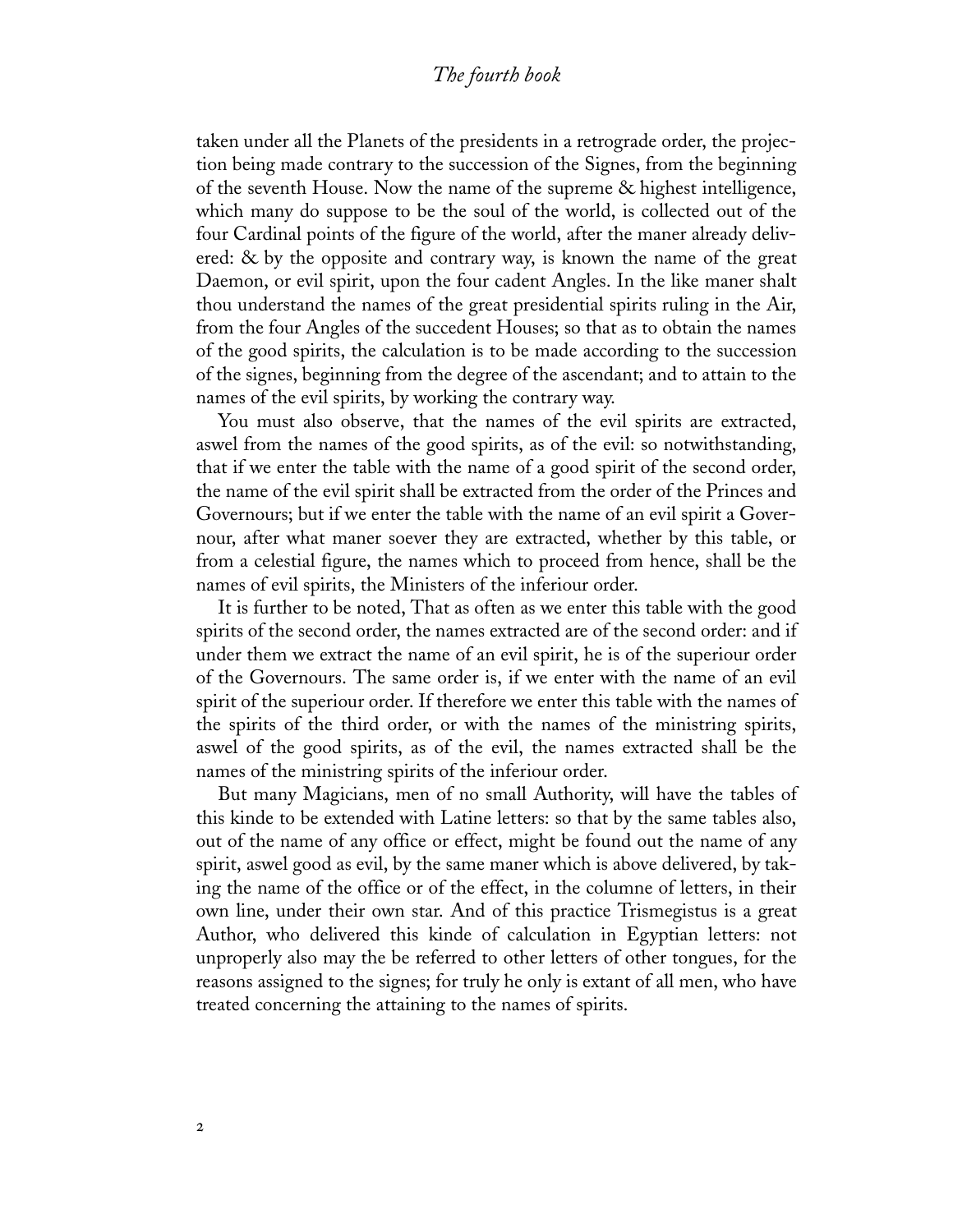Therefore the force, secrecy and power, in what maner the sacred names of spirits are truly and rightly found out, consisteth in the disposing of the vowels, which do make the name of a spirit, and wherewith is constituted the true name and right word. Now this art is thus perfected and brought to pass: first, we are to take heed of the placing the vowels of the letters, which are found by the calculation of the celestial figure, to finde the names of the spirits of the second order, Presidents and Governours. And this in the good spirits, is thus brought to effect, by considering the starts which do constitute and make the letters, and by placing them according to their order: first, let the degree of the eleventh House be subtracted from the degree of that star which is first in order; and that which remaineth thereof, let it be projected from the degree of the ascendant, and where that number endeth, there is part of the vowel of the first letter: begin therefore to calculate the vowels of these letters, according to their number and order; and the vowel which falleth in the place of the star, which is first in order, the same vowel is attributed to the first letter. Then afterwards thou shalt finde the part of the second letter, by subtracting the degree of a star which is the second in order from the first star; and that which remaineth, cast from the ascendant. And this is the part from which thou shalt begin the calculation of the vowels; and that vowel which falleth upon the second star, the same is the vowel of the second letter. And so consequently maist thou search out the vowels of the following letters alwaies, by substracting the degree of the following star; from the degree of the star next preceding and going before. And so also all calculations and numerations in the names of the good spirits, ought to be made according to the succession of the signes. And in calculating the names of the evil spirits, where in the names of the good spirits is taken the degree of the eleventh House, in these ought to be taken the degree of the twelfth House. And all numerations and calculations may be made with the succession of the signes, by taking the beginning from the degree of the tenth House.

But in all extractions by tables, the vowels are placed after another maner. In the first place therefore is taken the certain number of letters making the name itself, and is thus numbred from the beginning of the columne of the first letter, or whereupon the name is extracted; and the letter on which this number falleth, is referred to the first letter of the name, extracted by taking the distance of the one from the other, according to the order of the Alphabet. But the number of that distance is projected from the beginning of his columne; and where it endeth, there is part of the first vowel: from thence therefore thou shalt calculate the vowels themselves, in their own number and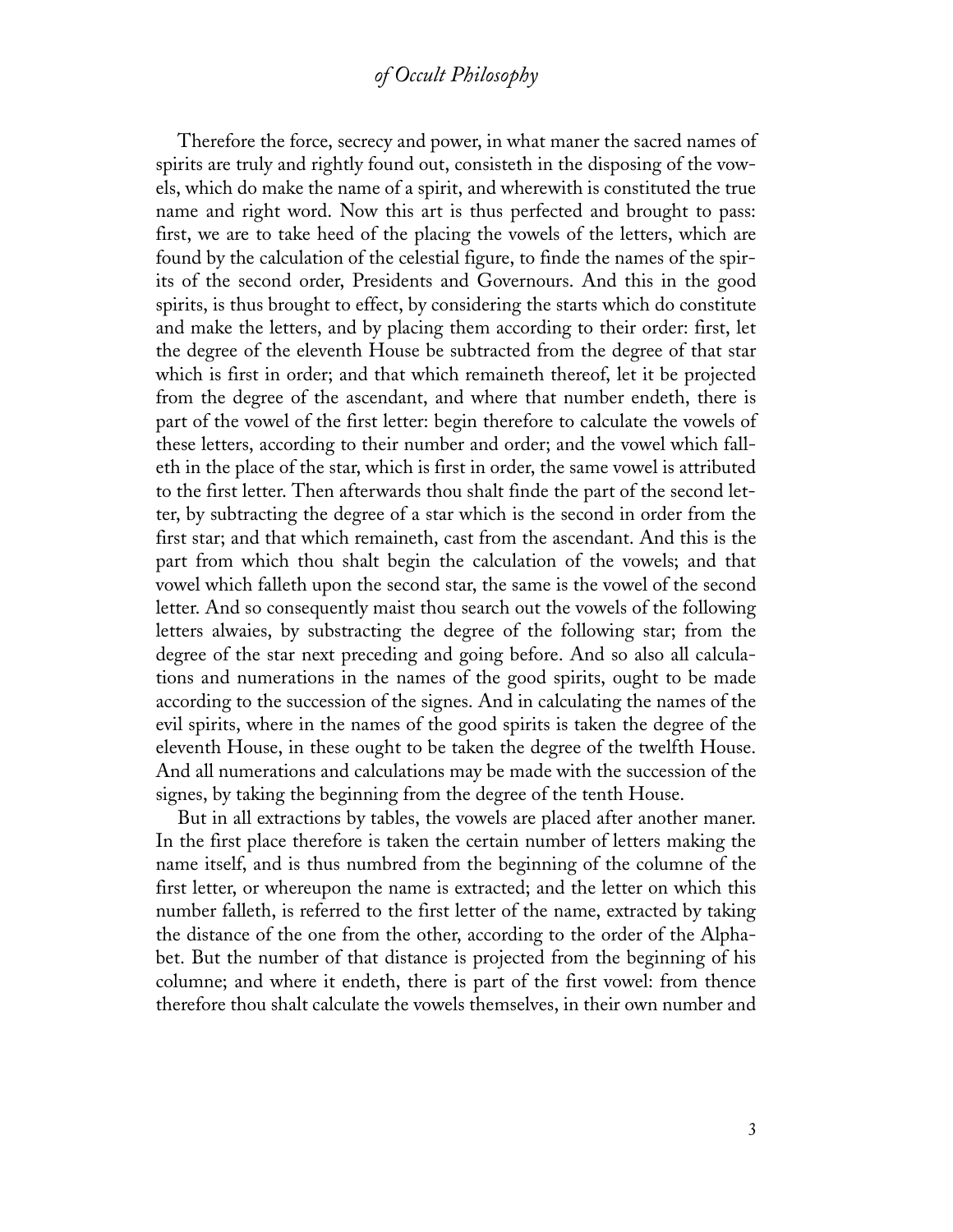order, in the same columne; and the vowel which shall fall upon the first letter of a name, the same shall be attributed to that name. Now thou shalt finde the following vowels, by taking the distance from the precedent vowel to the following: and so consequently according to the succession of the Alphabet. And the number of that distance is to be numbered from the beginning of his owne columne; and where he shall cease, there is the part of the vowel sought after. From thence therefore must you calculate the vowels, as we have abovesaid; and those vowels which shall fall upon their own letters, are to be attributed to them; if therefore any vowel shall happen to fall upon a vowel, the former must give place to the latter: and this you are to understand only of the good spirits. In the evil also you may proceed in the same way; except only, that you make the numberations after a contrary and backward order, contrary to the succession of the Alphabet, and contrary to the order of the columnes (that is to say) in ascending.

The name of good Angels, and of every man, which we have taught how to finde out, in our third book of Occult Philosophy, according to that maner, is of no little Authority, nor of a mean foundation. But now we will give unto thee some other ways, illustrated with no vain reasons. One whereof is, by taking in the figure of the nativity, the five places of Hylech: which being noted, the characters of the letters are projected in their order and number from the beginning of *Aries*; and those letters which fall upon the degrees of said places, according to their order and dignity disposed and aspected, do make the name of an Angel. There is also another way, wherein they do take Almutel, which is the ruling and governing stars over the aforesaid five places; and the projection is to be made from the degree of the ascendant; which is done by gathering together the letters falling upon Almutel: which being placed in order, according to their dignity, do make the name of an Angel. There is furthermore another way used, and very much had in observation among the Egyptians, by making their calculation from the degree of the ascendant, and by gathering together the letters according to the Almutel of the eleventh House; which House they call a good Daemon: which being placed according to their dignities, the names of the Angels are constituted. Now the names of the evil Angels are known after the like maner, except only that the projections must be performed contrary to the course and order of the succession of the signes, so that whereas in seeking the names of good spirits, we are to calculate from the beginning of *Aries*; contrariwise, in attaining the names of the evil, we ought to account from the beginning of *Libra*. And whereas in the good spirits we number from the degree of the ascendant;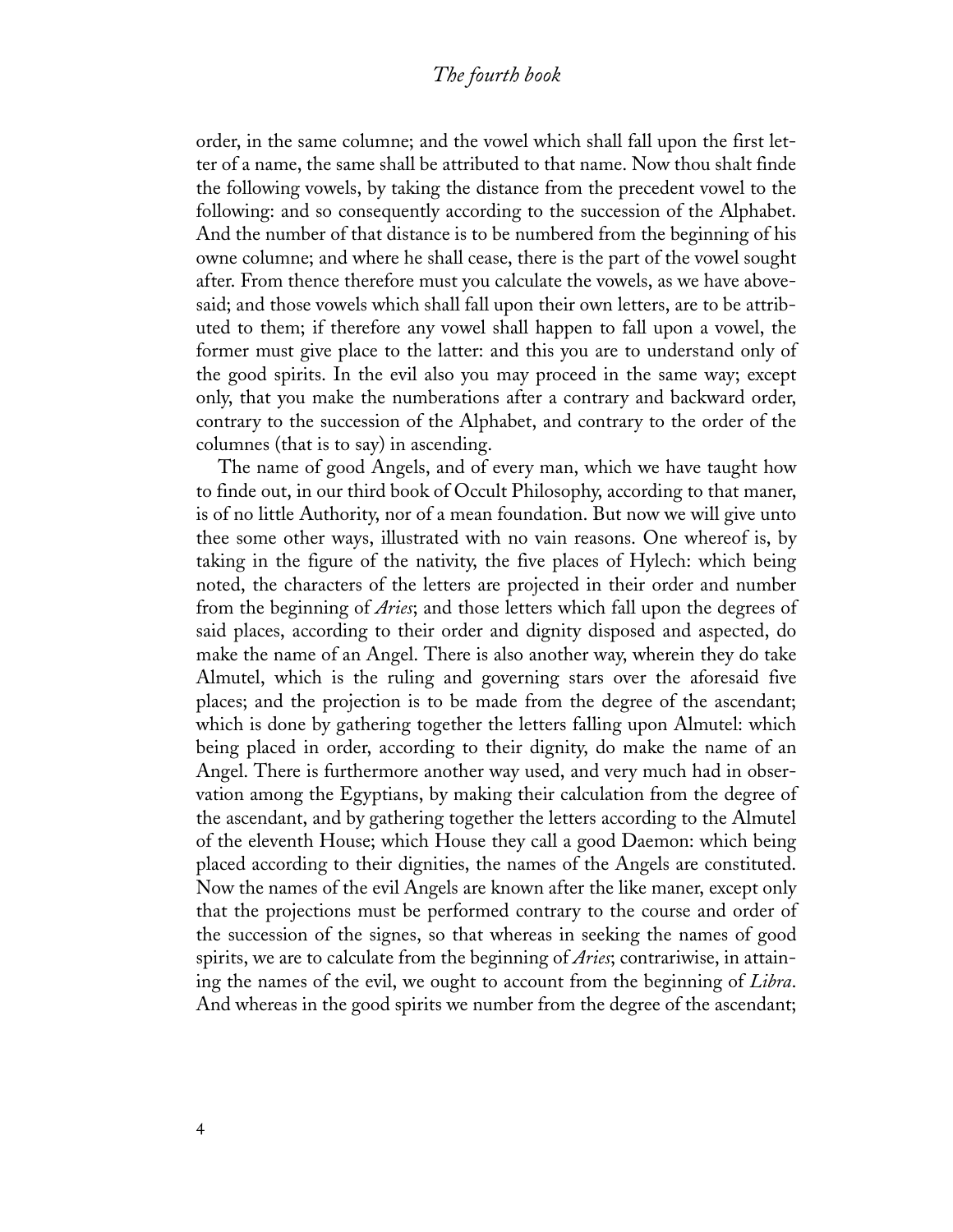contrarily, in the evil, we must calculate from the degree of the seventh House. But according to the Egyptians, the name of an Angel is collected according to the Almutel of the twelfth House, which they call an evil spirit. Now all those rites, which are elsewhere already by us delivered in our third book of Occult Philosophy, may be made by the characters of any language. In all which (as we have abovesaid) there is a mystical and divine number, order and figure; from whence it cometh to pass, that the same spirit may be called by divers names. But others are discovered from the name of the spirit himself, of the good or evil, by tables formed to this purpose.

Now these celestial characters do consist of lines and heads: the heads are six, according to the six magnitudes of the stars, whereunto the planets also are reduced. The first magnitude holdeth a Star, with the Sun, or a Cross. The second with Jupiter in a circular point. The third holdeth with Saturn, a semicircle, a triangle, either crooked, round, or acute. The fourth with Mars, a little stroke penetrating the line, either square, straight, or oblique. The fifth with Venus and Mercury, a little stroke or point with a tail, ascending or descending. The sixth with the Moon, a point made black. All you may see in the ensuing table. The heads then being posited according to the site of the Stars in the figure of Heaven, then the lines are to be drawn out, according to the congruency or agreement of their natures. And this you are to understand of the fixed Stars. But in the erecting of the Planets, the lines are drawn out, the heads being posited according to their course and nature amongst themselves.

When therefore a character is to be found of any celestial Image ascending in any degree or face of a signe, which do consist of Stars of the same magnitude and nature; then the number of these Stars being posited according to their place and order, the lines are drawn after the similitude of the Image signified, as copiously as the same can be done.

But the Characters which are extracted according to the name of a spirit, are composed by the table following, by giving to every letter that name which agreeth unto him, out of the table; which although it may appear easie to those that apprehend it, yet there is herein no small difficulty; To wit, when the letter of a name falleth upon the line of letters or figures, that we may know which figure or which letter is to be taken. And this may be thus known: for if a letter falleth upon the line of letters, consider of what number this letter may be in the order of the name; as the second, or the third; then how many letters that name containeth; as five or seven; and multiply these numbers one after another by themselves, and triple the product: then cast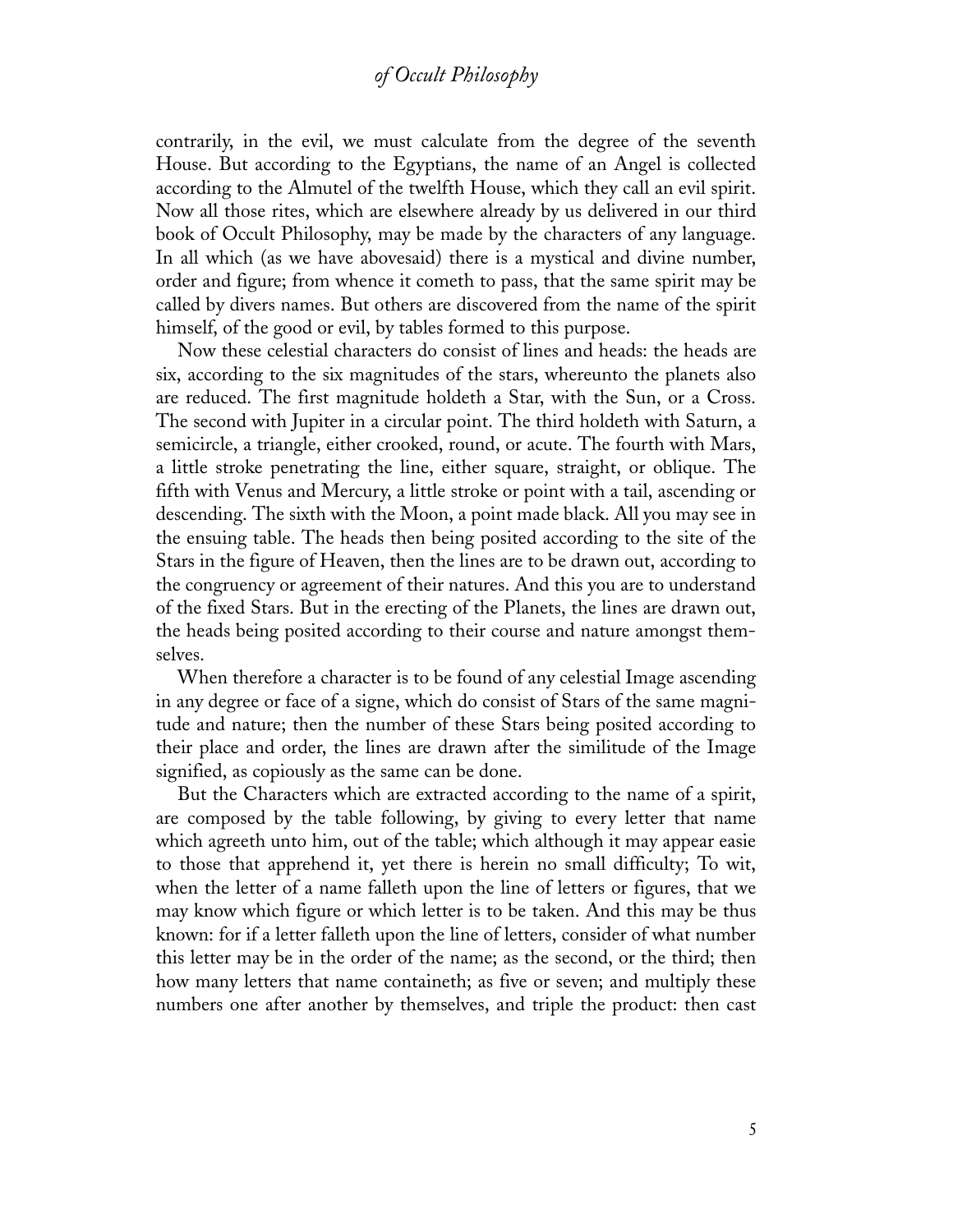

the whole (being added together) from the beginning of the letters, according to the succession of the Alphabet: and the letter upon which that number shall happen to fall, ought to be placed for the character of that spirit. But if any letter of a name fall on the line of figures, it is thus to be wrought. Take the number how many this letter is in the order of the name, and let it be multiplied by that number of which this letter is in the order of the Alphabet; and being added together, divide it by nine, and the remainder sheweth the figure or number to be placed in the character: and this may be put either in a Geometrical or Arithmetical figure of number; which notwithstanding ought not to exceed the number of nine, or nine Angles.

But the Characters which are understood by the revelation of Spirits, take their vertue from thence; because they are, as it were, certain hidden seals, making the harmony of some divinity: either they are signes of a Covenant entred into, and of promised and plighted faith, or of obedience. And those Characters cannot by any other means be searched out.

Moreover, besides these Characters, there are certain familiar Figures or Images of evil Spirits, under which forms they are wont to appear, and yield obedience to them that invoke them. All these Characters or Images may be seen by the table following, according to the course of the letters constituting the names of Spirits themselves: so that if in any letter there is found more then the name of one Spirit, his Image holdeth the pre-eminence, the others imparting their own order; so that they which are the first orders, to them is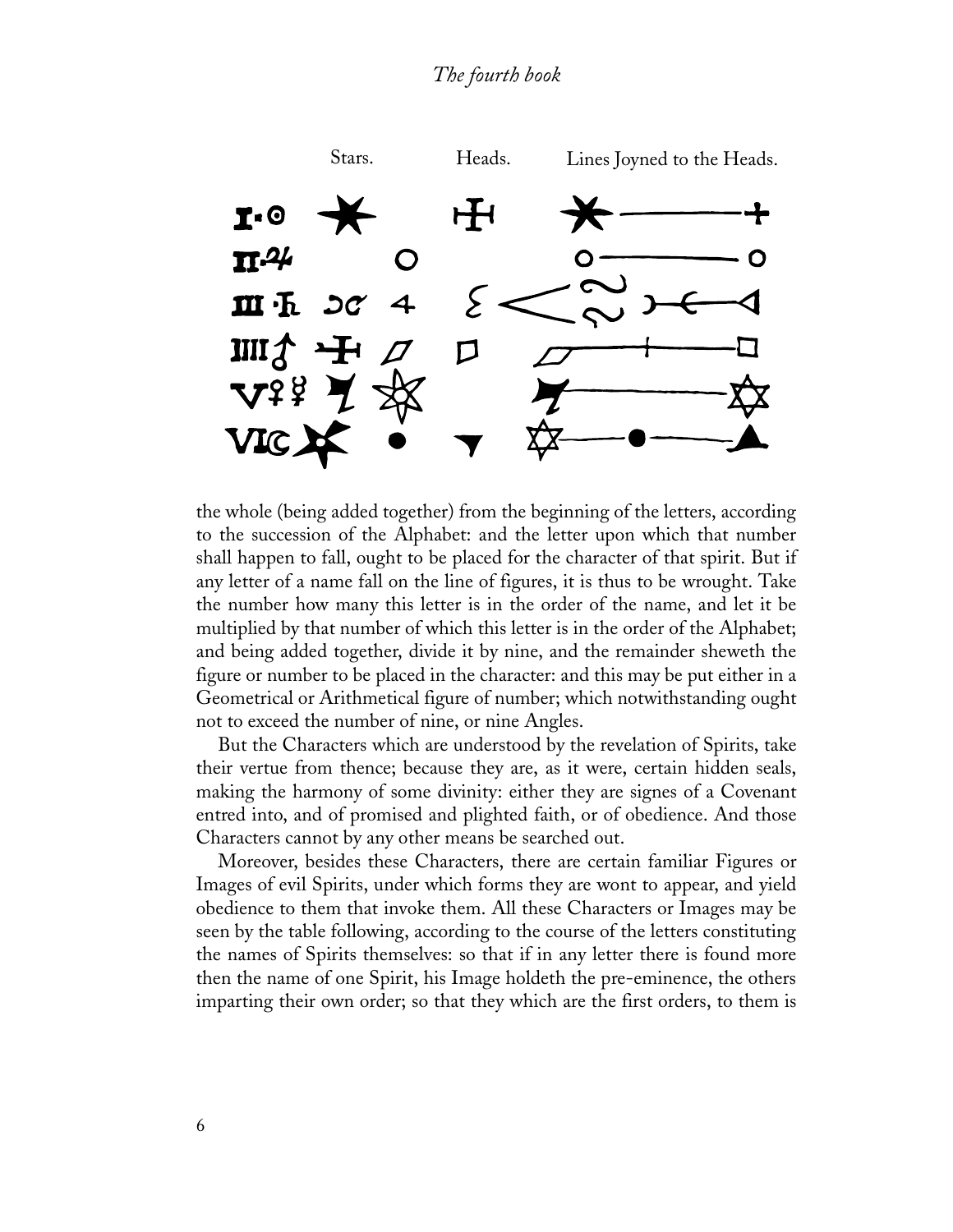*The C haracters of good Spirits.*

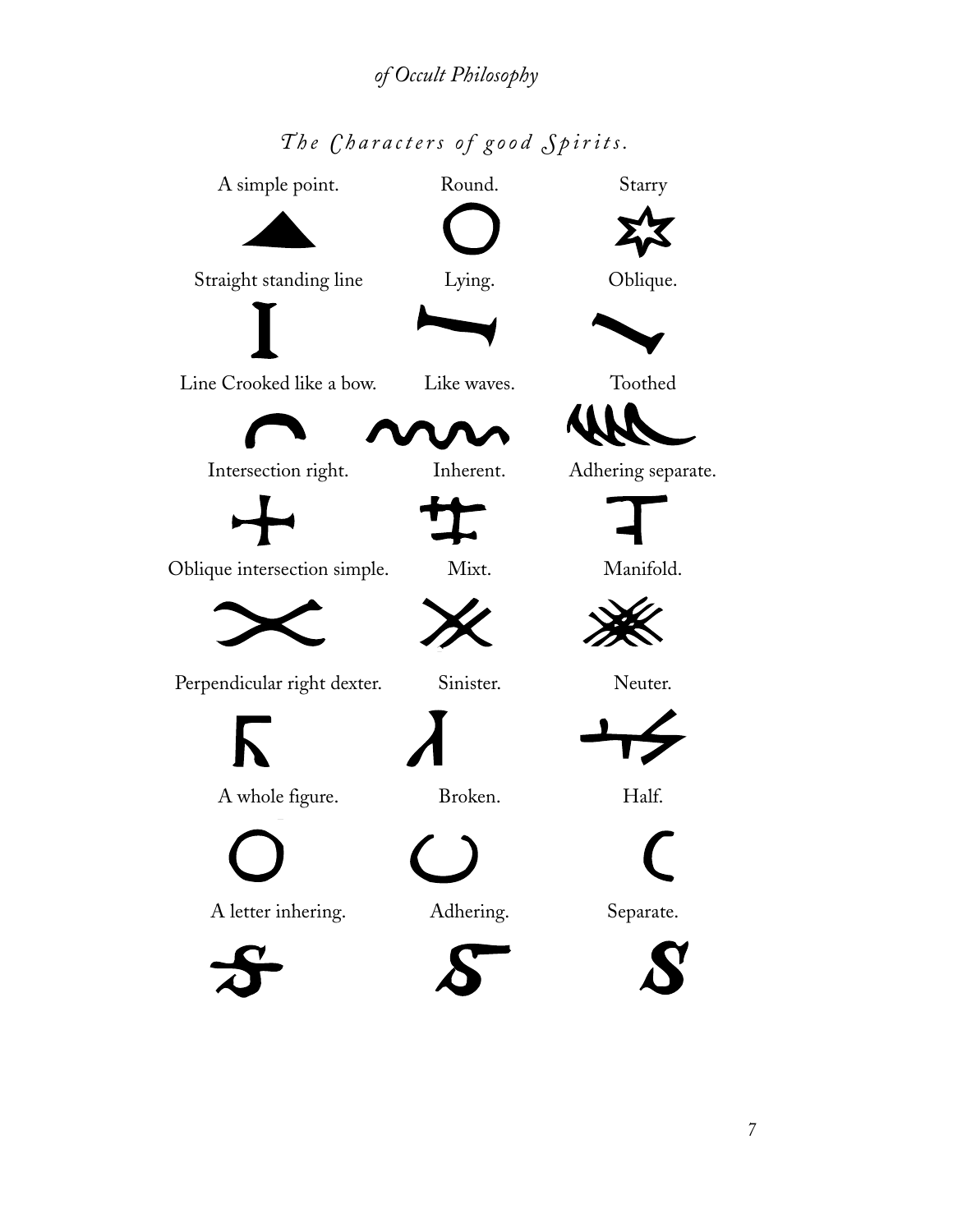# *The C haracters of evil Spirits.*

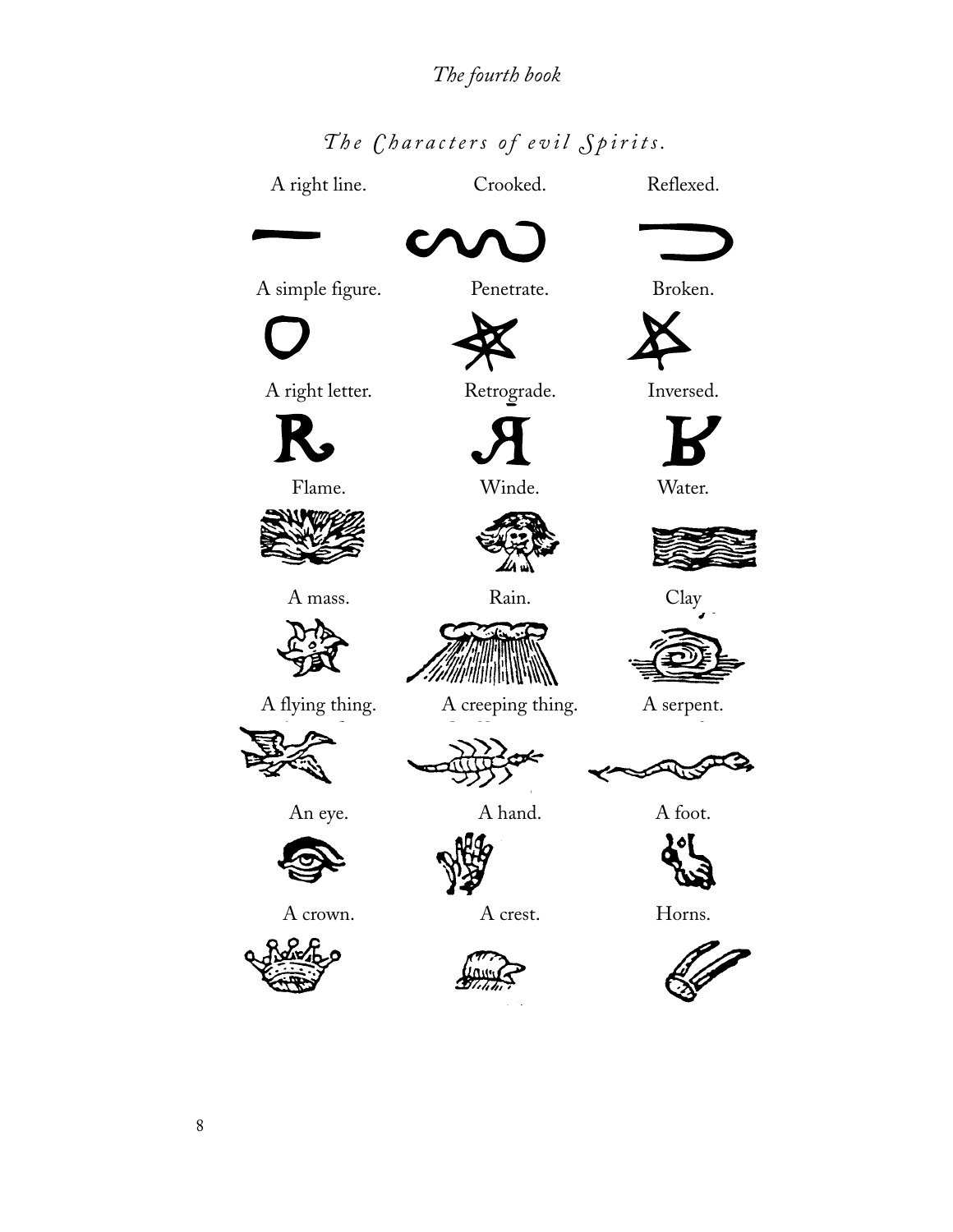attributed the head, the upper part of the body, according to their own figure: those which are lowest, do possess the thighs and feet; so also the middle letters do attribute like to themselves the middle parts of the body, or give the parts that fit. But if there happen any contrariety, that letter which is the stronger in the number shall bear rule: and if they are equal, they all impart equal things. Furthermore, if any name shall obtain any notable Character or Instrument out of the Table, he shall likewise have the same character in the Image.

We may also attain to the knowledge of the dignities of the evil Spirits, by the same Tables of Characters and images: for upon what spirit soever there falleth any excellent signe or instrument out of the Table of Characters, he possesseth that dignity. As if there shall be Crown, it sheweth a Kingly dignity; if a Crest or Plume, a Dukedom; if a Horn, a County; if without these there be a Scepter, Sword, or forked Instrument, it sheweth Rule and Authority. Likewise out of the Table of Images you shall finde them which bear the chief Kingly dignity: from the Crown judge dignity; and from the Instruments, Rule and Authority. Lastly, they which bear an humane shape and figure, have greater dignity then those which appear under the Forms and Images of Beasts; they also who ride, do excel them which appear on foot. And thus according to all their commixtures, you may judge the dignity and excellency of Spirits, one before another. Moreover, you must understand, that the Spirits of the inferior order, of what dignity soever they be, are alwaies subject to the Spirits of the superior order: so also, that it is not incongruent for their Kings and Dukes to be Subject and Minister to the presidents of the superior order.

*The shapes familiar to the Spirits of Saturn.*

ħ.

They appear for the most part with a tall, lean and slender body, with an angry countenance, having four faces; one in the hinder part of the head, one on the former part of the head, and on each side nosed or beaked: there likewise appeareth a face on each knee, of a black shining color: their motion is the moving of the winde, with a kinde of earthquake: their signe is which earth, whiter than any Snow.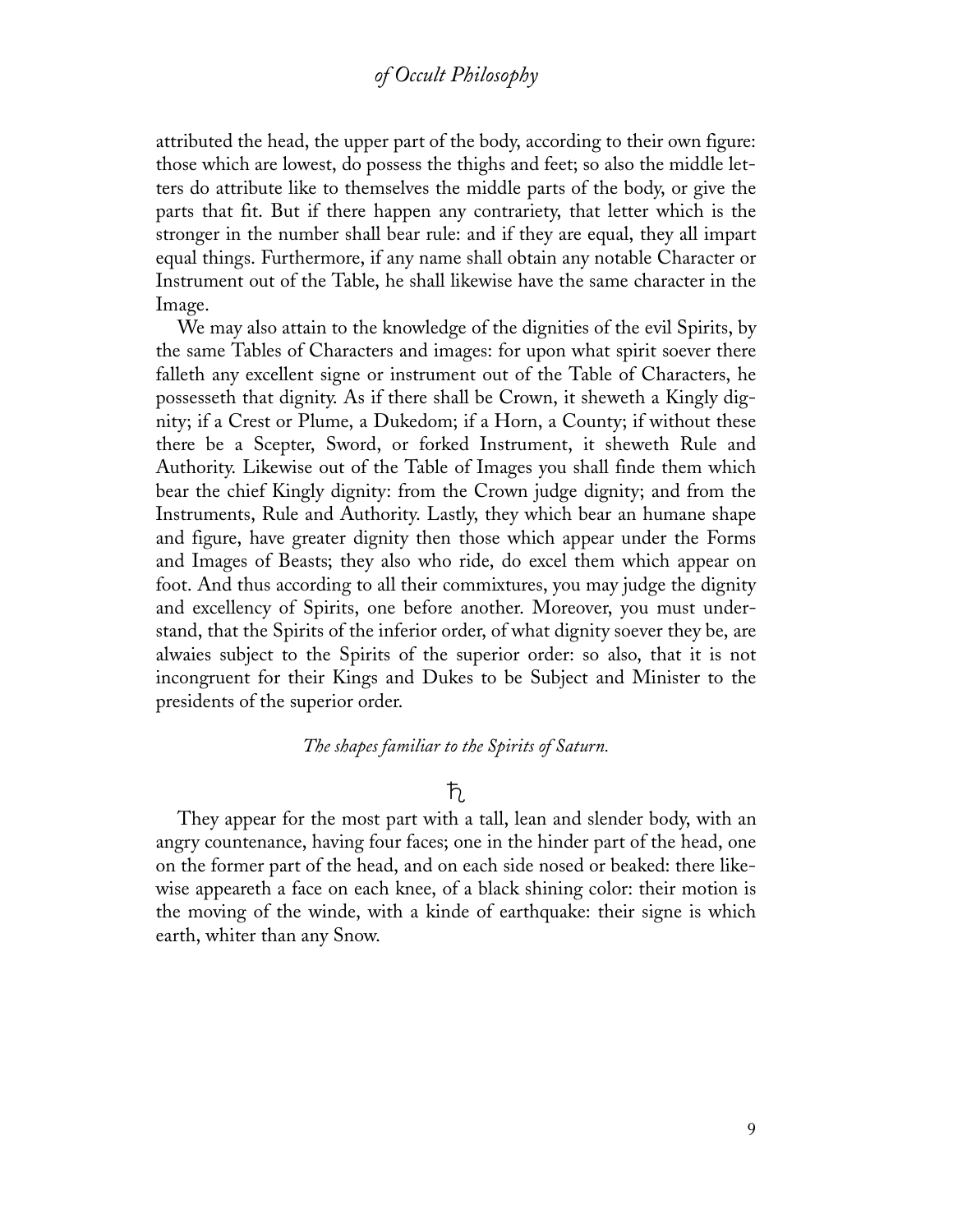#### *The particular forms are,*

A King having a beard, riding on a Dragon. An Old man with a beard. An Old woman leaning on a staffe. A Hog. A Dragon. An Owl. A Black Garment. A Hooke or Sickle. A Juniper-tree.

#### *The familiar forms to the Spirits of Jupiter.*

# 와

The Spirits of Jupiter do appear with a body sanguine and cholerick, of a middle stature, with a horrible fearful motion; but with a milde countenance, a gentle speech, and of the color of Iron. The motion of them is flashings of Lightning and Thunder; their signe is, there will appear men about the circle, who shall seem to be devoured of lions.

### *Their particular forms are,*

|           | A King with a Sword drawn, riding on a Stag.     |
|-----------|--------------------------------------------------|
| Honso     | A Man wearing a Mitre in long rayment.           |
| mitratus. | A Maid with a Laurel-Crown adorned with Flowers. |
|           | A Bull.                                          |
|           | A Stag.                                          |
|           | A Peacock.                                       |
| Azurino   | An Azure Garment.                                |
| vestis.   | A Sword.                                         |
| Buxus.    | A Box-tree.                                      |
|           |                                                  |

*The familiar forms of the Spirits of Mars.*

# $\overline{C}$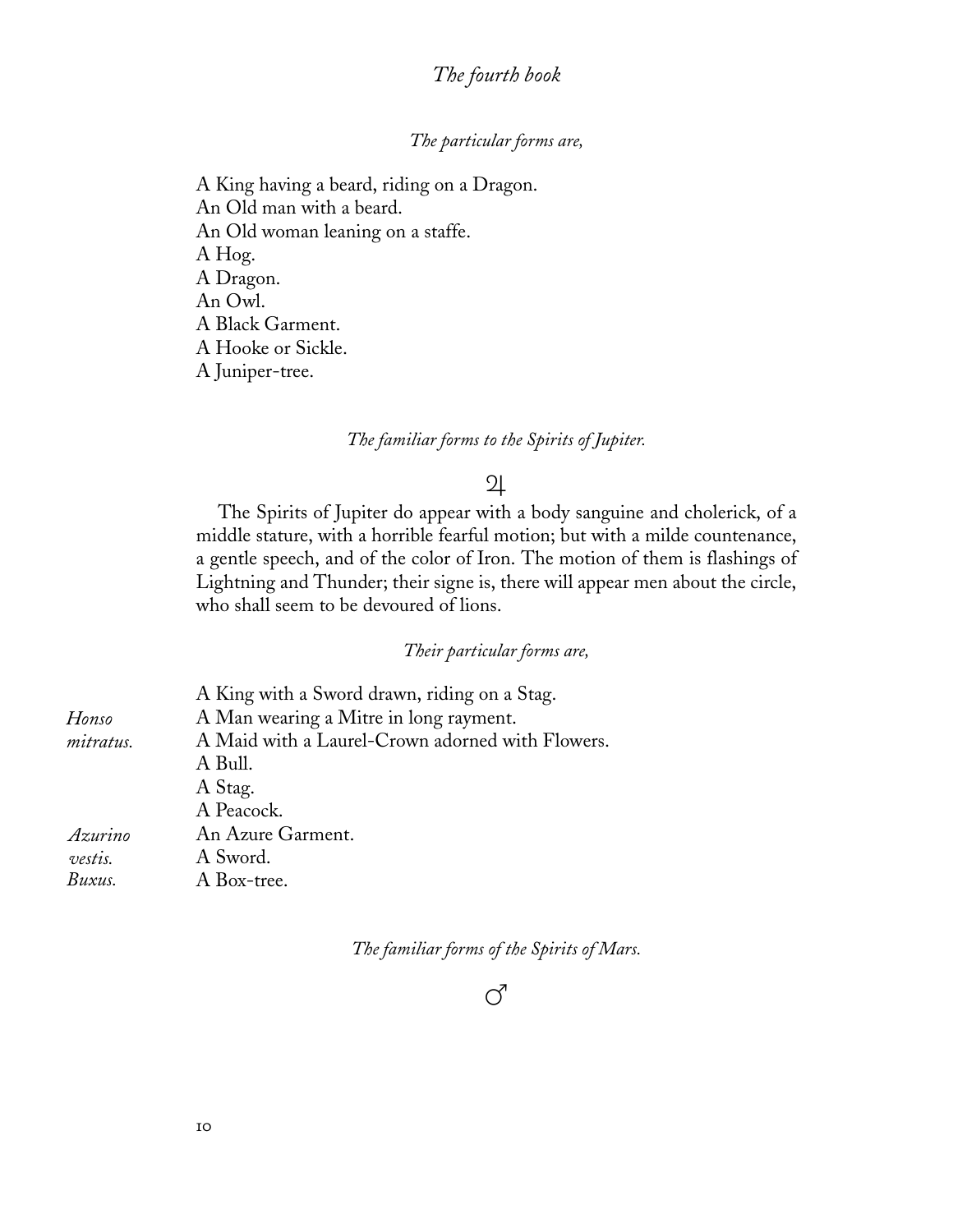They appear in a tall body, cholerick, a filthy countenance, of colour brown, swarthy, or red, having horns like Harts horns, and Griphins claws, bellowing like wilde Bulls. Their motion is like fire burning; their signe Thunder and Lightning about the circle.

### *Their particular shapes are,*

A King armed riding upon a Wolf. A Man armed. A Woman holding a buckler on her thigh. A Hee-goat. A Horse. A Stag. A Red Garment. Wool. A Cheeslip.

*Shapes familiar to the Spirits of the Sun*

*Multiceps.*

### $\odot$

The Spirits of the Sun do for the most part appear in a large, full and great body sanguine and gross, in a gold colour, with the tincture of blood. Their motion is as the Lightning of Heaven; their signe is to move the person to sweat that calls them. But their particular forms are,

A King having a Scepter riding on a Lion. A King crowned. A Queen with a Scepter. A Bird. A Lion. A Cock. A yellow or golden Garment. A Scepter. *Caudatus*.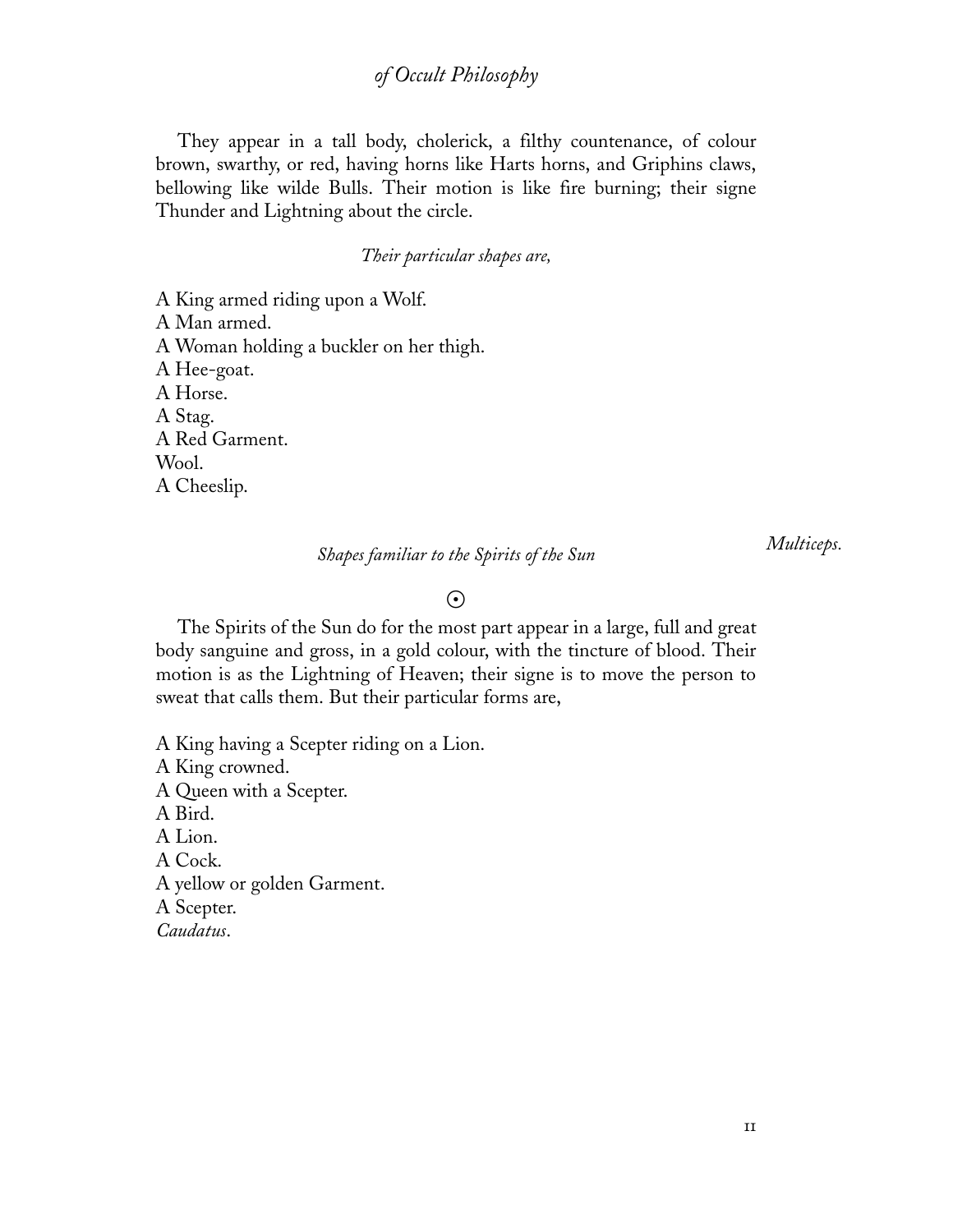*Familiar shapes of the Spirits of Venus.*

# ¥

They do appear with a fair body, of middle stature, with an amiable and pleasant countenance, of colour white or green, the upper part golden. The motion of them is as it were a most clear Star. For their signe, there will seem to be maids playing without the Circle, which will provoke and allure him that calleth them to play. But their particular forms are,

A King with a Scepter riding on a Camel. A Maid clothed and dressed beautifully. A Maid naked. A Shee-goat. A Camel. A Dove. A white or green Garment. Flowers. The herb Savine.

*The familiar forms of the Spirits of Mercury.*

# ğ

The Spirits of Mercury will appear for the most part in a body of middle stature, cold, liquid and moist, fair, and with an affable speech; in a humane shape and form, like unto a Knight armed; of colour clear and bright. The motion of them is as it were silver-colored clouds. For their signe, they cause and bring horror and fear into him that calls them. But their particular shapes are,

A King riding upon a Bear. A fair Youth. A Woman holding a distaffe. A Dog. A Shee-bear. A Magpie. A Garment of sundry changeable colours. A Rod. A little Staffe.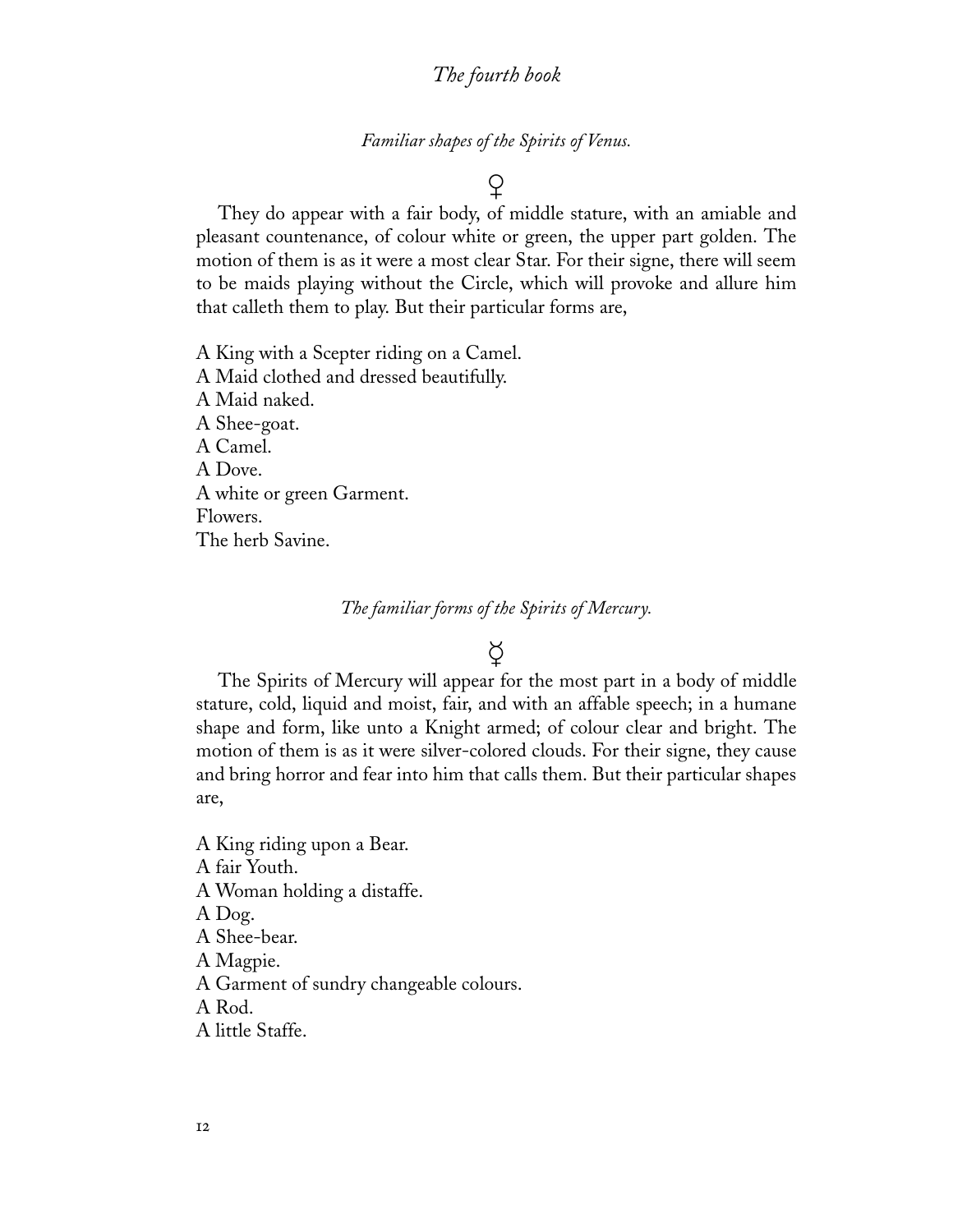*The forms familiar to the Spirits of the Moon.*

# $\mathbb{C}$

They will for the most part appear in a great and full body, soft and phlegmatic, of colour like a black obscure cloud, having a swelling countenance, with eyes red and full of water, a bald head, and teeth like a wilde boar. Their motion is as it were an exceeding great tempest of the Sea. For their signe, there will appear an exceeding great rain about the Circle. And their particular shapes are,

A King like an Archer riding upon a Doe. A little Boy. A Woman-hunter with a bow and arrows. A Cow. A little Doe. A Goose. A Garment green or silver-coloured. An Arrow. A Creature having many feet.

But we now come to speak of the holy and sacred Pentacles and Sigils. Now these pentacles, are as it were certain holy signes preserving us from evil chances and events, and helping and assisting us to binde, exterminate, and drive away evil spirits, and alluring the good spirits, and reconciling them unto us. And these pentacles do consist either of Characters of the good spirits or the superior order, or of sacred pictures of holy letters or revelations, with apt and fit versicles, which are composed either of Geometrical figures and holy names of God, according to the course and maner of many of them; or they are compounded of all of them, or very many of them mixt. And the Characters which are useful for us to constitute and make the pentacles, they are the Characters of the good Spirits, especially and chiefly of the good Spirits of the first and second order, and sometimes also of the third order. And this kinde of Characters are especially to be named holy; and then those Characters which we have above called holy. What Character soever therefore of this kinde is to be instituted, we must draw about him a double circle, wherein we must write the name of his Angel: and if we will adde some divine name congruent with his Spirit and Office, it will be of the greater force and efficacy. And if we will draw about him any angular figure, according to the maner of his numbers, that also shall be lawful to be done. But the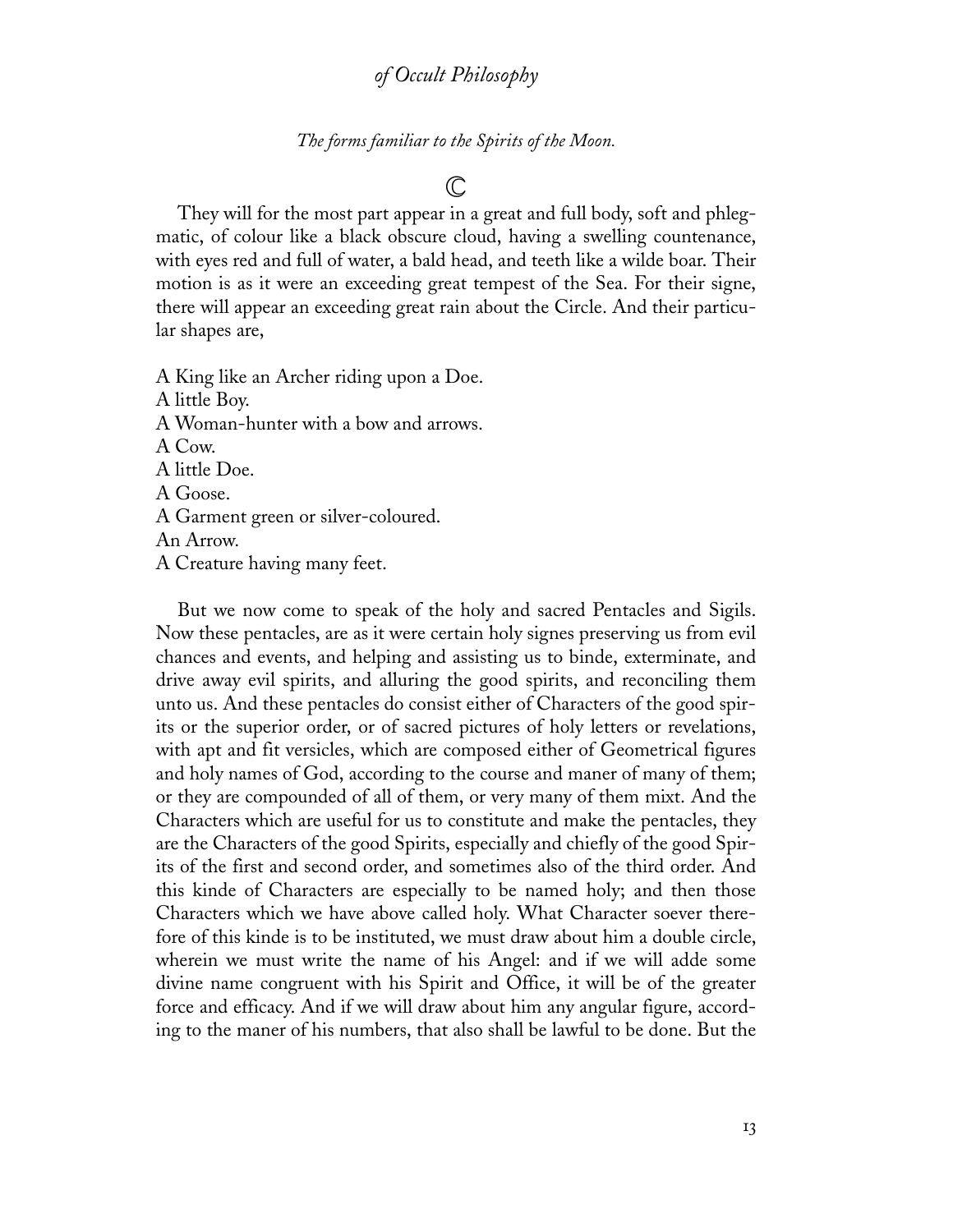holy pictures which do make the pentacles, are they which everywhere are delivered unto us in the Prophets and Sacred Writings, as well of the old as of the new Testament. Even as the figure of the Serpent hanging on the cross, and such-like; wereof very many may be found out of the visions of the Prophets, as of *Esaias, Daniel, Esdras* and others, and also out of the revelation of the *Apocalypse*. And we have spoken of them in our third book of Occult Philosophy, where we have made mention of holy things. Therefore when any picture is posited of any of these holy Images, let the circle be drawn round about it on each side thereof, wherein let there be written some divine name, that is apt and conformed to the effect of that figure, or else there may be written about it some versicle taken out of part of the body of holy Scripture, which may desire to ascertain or deprecate the desired effect. As, if a pentacle were to be made to gain victory or revenge against ones enemies, aswel visible as invisible, The figure may be taken out of the second book of the *Macchabees:* that is to say, a hand holding a golden Sword drawn, about which let there be written about it a versicle there contained; To wit, *Take thy holy Sword, the gift of God, wherewith thou shalt slay the adversaries of my people Israel*. Or also there may be written about it a versicle of the fifth *Psalm: In this is the strength of thy arm: before thy face there is death;* or somesuch like versicle. But if you write any divine name about the figure, then let some name be taken that signifies Fear, a Sword, Wrath, the Revenge of God, or some such-like name congruent and agreeing with the effect desired. And if there shall be written any Angular figure, let him be taken according to the reason and rule of the numbers, as we have taught in our second book of Occult Philosophy, where we have treated of the numbers, and of the like operations. And of this sort there are two pentacles of sublime vertue and great power, very useful and necessary to be used in the consecration of experiments and Spirits: one whereof is that in the first chapter of *Apocalypse*; To wit, a figure of the Majesty of God sitting upon a Throne, having in his mouth a two-edged Sword, as there it is written, about which let there be written, *I am Alpha & Omega, the beginning and the end, which is, and which was, and which is to come, the Almighty. I am the first and the last, who am living, and was dead, and behold I live for ever and ever; and I have the keys of death and hell*. Then there shall be written about it these three versicles. *The brazen serpent set up in the wilderness. Accipe gladium sancmus, vivus & sui mortuus; & ecce sum vivens in sicula* 

> *Manda Deus virtuti tua, &c. Give commandment, O God, to thy strength. Confirm, Oh God, thy work in us.*

*munus a Deo, in quo concides adversarios populi mei Israel. Ego sum primus & novissi-*

*siculorum; & habeo claves mortis & inferni.*

*tum,*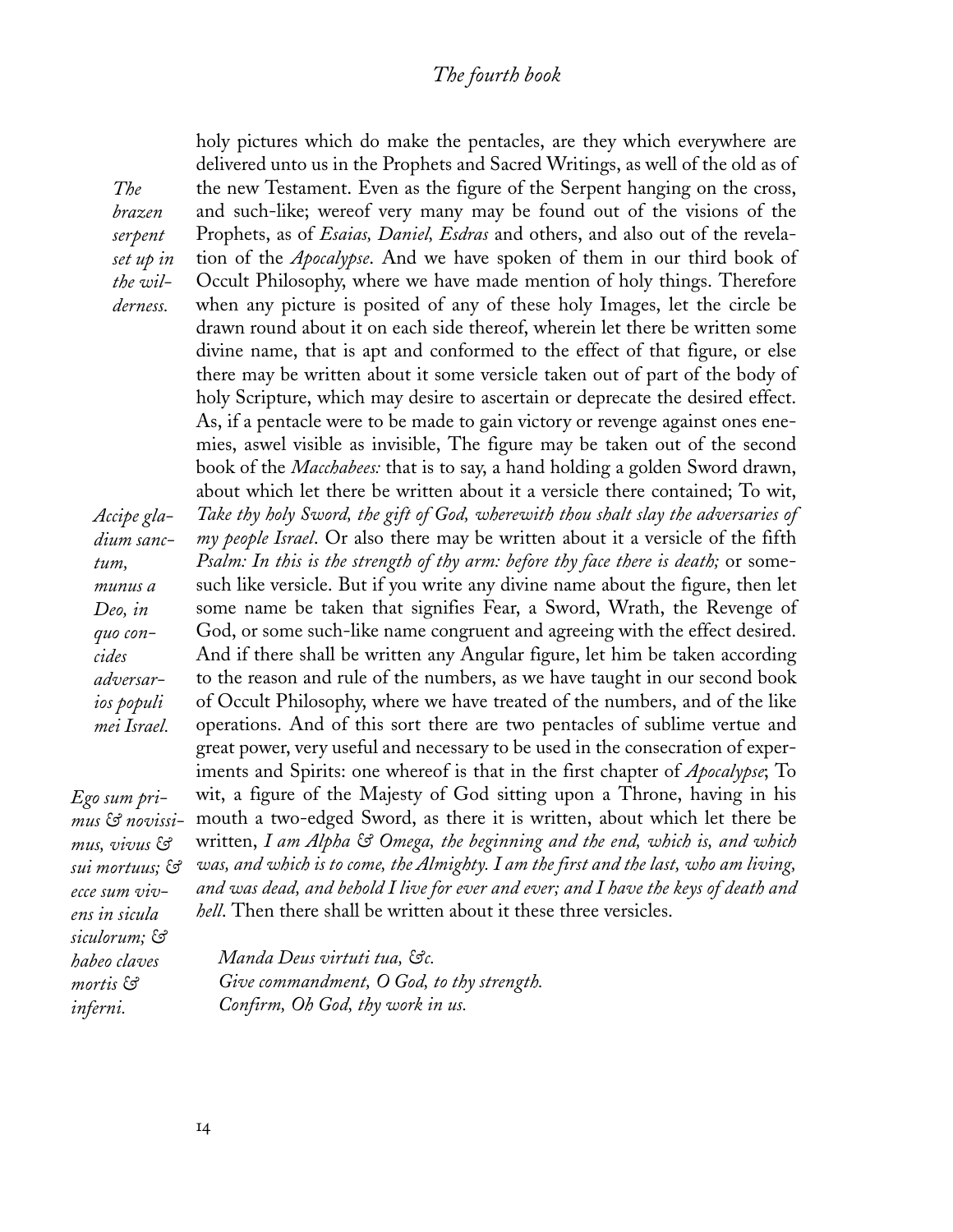*Let them be as dust before the face of the winde. And let the Angel of the Lord scatter them. Let all their wayes be darkness and uncertain. And let the Angel of the Lord persecute them.*

Moreover, let there be written about it the ten general names, which are, *El, Elohim, Elohe, Zebaoth, Elion, Escerchie, Adonay, Jah, Tetragrammaton, Saday*.

There is another pentacle, the figure whereof is like unto *a Lambe slain, having seven eyes, and seven horns, and under his feet a book sealed with seven seals*, as it is in the *5.chap.* of the *Apocalypse*. Whereabout let there be written this versicle: *Behold the Lion hath overcome of the Tribe of Judah, the root of David. I will open the book, and unloose the seven seals thereof.* And one other versicle: *I saw Satan like lightning fall down from the heaven. Behold, I have given you power to tread upon Serpents and Scorpions, and over all the power of your enemies, and nothing shall be able to hurt you.* And let there be also written about it the ten general names, as aforesaid.

But those Pentacles which are thus made of figures and names, let them keep this order: for when any figure is posited, conformable to any number, to produce any certain effect or vertue, there must be written thereupon, in all the several Angles, some Divine name, obtaining the force and efficacie of the thing desired: yet so nevertheless, that the name which is of this sort do consist of just so many letters, as the Figure may constitute a number; or of so many letters of a name, as joyned together amongst themselves, may make the number of a Figure; or by any number which may be divided without any superfluity or diminution. Now such a name being found, whether it be onely one name or more, or divers names, it is to be written in all the several Angles of the Figure: but in the middle of the Figure let the revolution of the name be whole and totally placed, or at least principally.

Oftentimes also we constitute Pentacles, by making the revolution of some kinde of name, in a square Table, and by drawing about it a single or double Circle, and by writing therein some holy Versicle competent and befitting this name, or from which that name is extracted. And this is the way of making the Pentacles, according to their several distinct forms and fashions, which we may as we please either multiply or commix together by course among themselves, to work the greater efficacie, and extension and enlargement of force and vertue.

As, if a deprecation should be made for the overthrow and destruction of ones enemies, then we are to minde and call to remembrance how God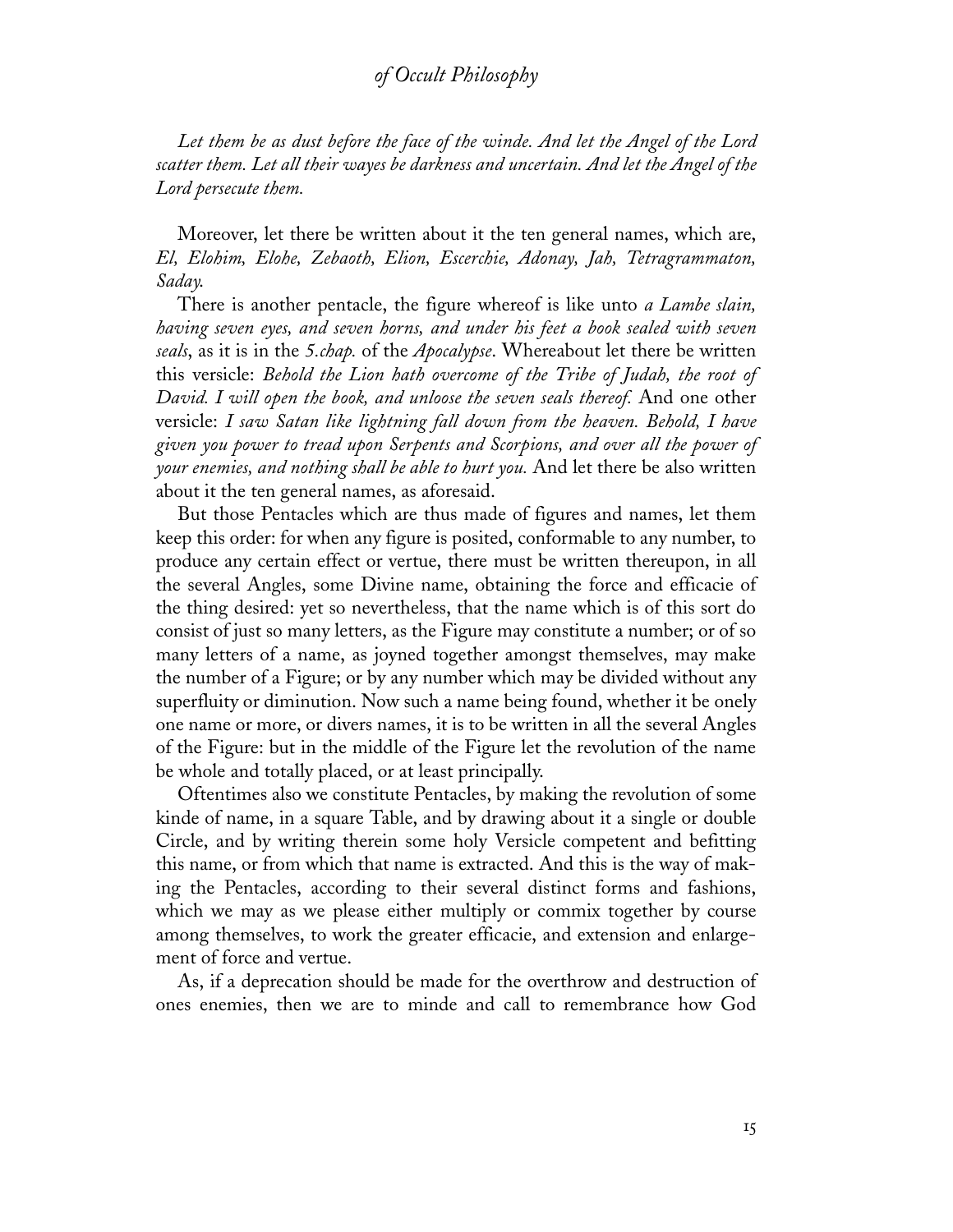destroyed the whole face of the earth in the deluge of waters; and the destruction of Sodom and Gomorrha, by raining down fire and brimstone; likewise, how God overthrew Pharaoh and his host in the Red-Sea: and to call to minde if any other malediction or curse be found in holy Writ. And thus in things of the like sort. So likewise in deprecating and praying against perils and dangers of waters, we ought to call to remembrance the saving of Noah in the deluge of waters, the passing of the children of Israel thorow the Red-Sea; and also we are to minde how Christ walked upon the waters, and saved the ship in danger to be cast away with the tempest; and how he commanded the windes and the waves, and they obeyed him; and also, that he drew *Peter* out of the water, being in danger of drowning: and the like. And lastly, with these we invoke and call upon some certain holy names of God, God; to wit, such as are significative to accomplish our desire, and accomodated to the desired effect: as, if it be to overthrow enemies, we are to invoke and call upon the names of wrath, revenge, fear, justice, and fortitude of God: and if we would avoid and escape any evil or danger, we then call upon the names of mercy, defence, salvation, fortitude, goodness, and such-like names of God. When also we pray unto God that he would grant unto us our desires, we are likewise to intermix therewith the name of some good spirit, whether one onely, or more, whose office it is to execute our desires: and sometimes also we require some evil spirit to restrain or compel, whose name likewise we intermingle; and that rightly especially, if it be to execute any evil work; as revenge, punishment, or destruction.

Furthermore, if there be any Versicle in the Psalms, or in any other part of holy Scripture, that shall seem congruent and agreeable to our desire, the same is to be mingled with our prayers. Now after Prayer hath been made unto God, it is expedient afterwards to make an Oration to that executioner whom in our precedent prayer unto God we have desired should administer unto us, whether one or more, or whether he be an Angel, or Star, or Soul, or any of the noble Angels. But this kinde of Oration ought to be composed according to the Rules which we have delivered in the second book of Occult Philosophy, where we have treated of the manner of the composition of Inchantments.

You may know further, that these kinde of bonds have a threefold difference: for the first bond is, when we conjure by Natural things: the second is compounded of Religious mysteries, by Sacraments, Miracles, and things of this sort: and the third is constituted by Divine names, and holy Sigils. And by these kinde of bonds, we may binde not onely spirits, but also all other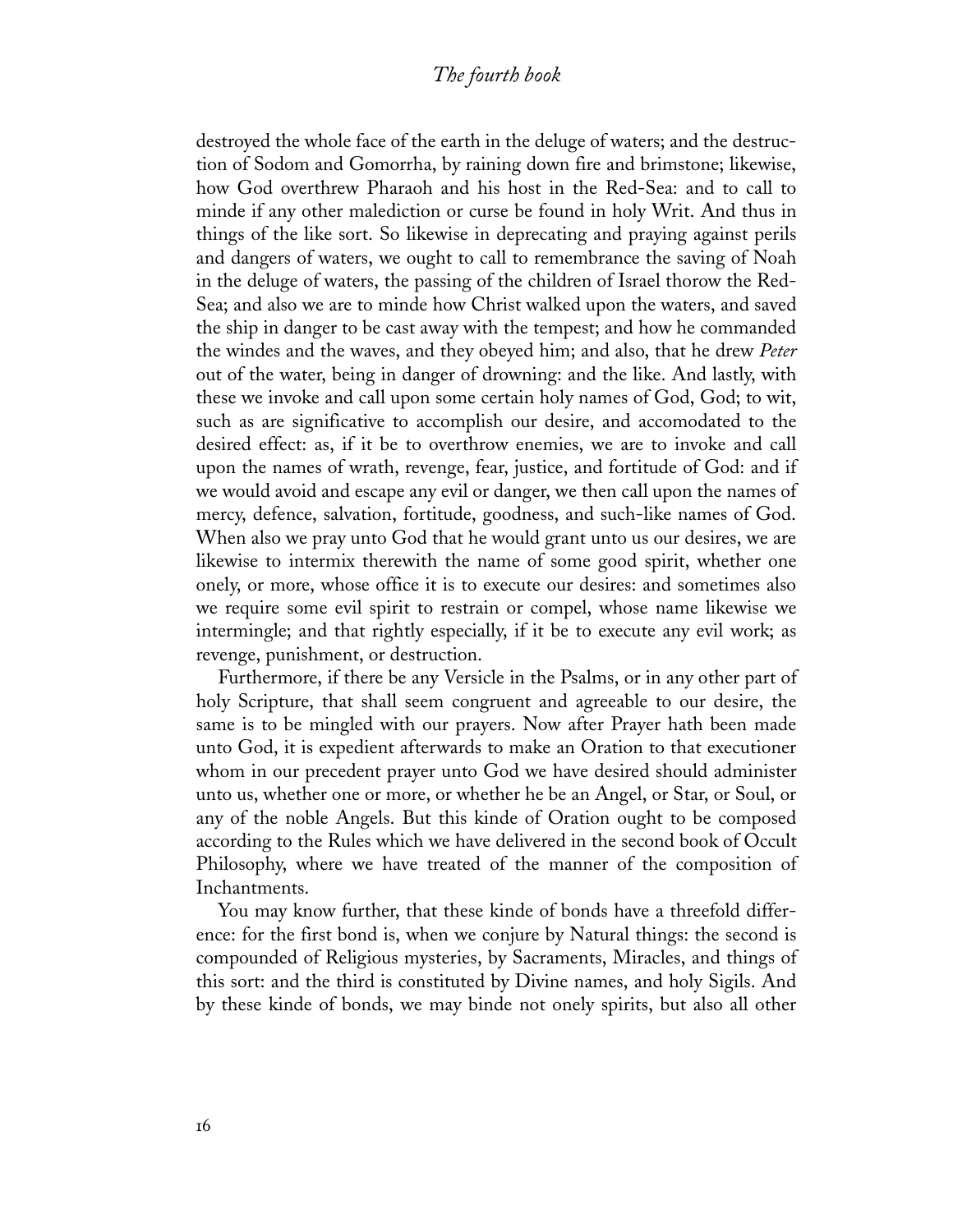creatures whatsoever; as animals, tempests, burnings,\* floods of waters, and \* *Incendia*; the force and power of Arms. Oftentimes also we use these bonds aforesaid, Envie and not onely by Conjuration, but sometimes also using the means of Depreca-Malice. tion and Benediction. Moreover, it conduceth much to this purpose, to joyn some sentence of holy Scripture, if any shall be found convenient hereunto: as, in the Conjuration of Serpents, by commemorating the curse of the Serpent in the earthly Paradise, and the setting up of the Serpent in the wilderness; and further adding that Versicle, *Thou shalt walk upon the Asp and the Basilisk, &c.* Superstition also is of much prevalency herein, by the translation of some Sacramental Rites, to binde that which we intend to hinder; as, the *basiliscum*  Rites of Excommunication, of Sepulchres, Funerals, Buryings, and the like.

*Super aspidem & ambulabis, &c.*

And now we come to treat of the Consecrations which men ought to make upon all instruments and things necessary to be used in this Art: and the vertue of this Consecration most chiefly consists in two things; to wit, in the power of the person consecrating, and by the vertue of the prayer by which the Consecration is made. For in the person consecrating, there is required holiness of Life, and power of sanctifying: both which are acquired by Dignification and Initiation. And that the person himself should with a firm and undoubted faith believe the vertue, power, and efficacie hereof. And then in the Prayer it self by which this Consecration is made, there is required the like holiness; which either solely consisteth in the prayer it self, as, if it be by divine inspiration ordained to this purpose, such as we have in many places of the holy Bible; or that is be hereunto instituted through the power of the Holy Spirit, in the ordination of the Church. Otherwise there is in the Prayer a Sanctimony, which is not onely by it self, but by the commemoration of holy things; as, the commemoration of holy Scriptures, Histories, Works, Miracles, Effects, Graces, Promises, Sacraments and Sacramental things, and the like. Which things, by a certain similitude, do seem properly or improperly to appertain to the thing consecrated.

There is used also the invocation of force Divine names, with the consignation of holy Seals, and things of the like sort, which do conduce to sanctification and expiation; such as are the Sprinkling with Holy-Water, Unctions with holy Oyl, and odoriferous Suffumigations appertaining to holy Worship. And therefore in every Consecration there is chiefly used the Benediction and Consecration of Water, oyl, Fire, and Fumigations, used everywhere with holy Waxlights or Lamps burning: for without Lights no Sacrament is rightly performed. This therefore is to be known and firmly observed, That if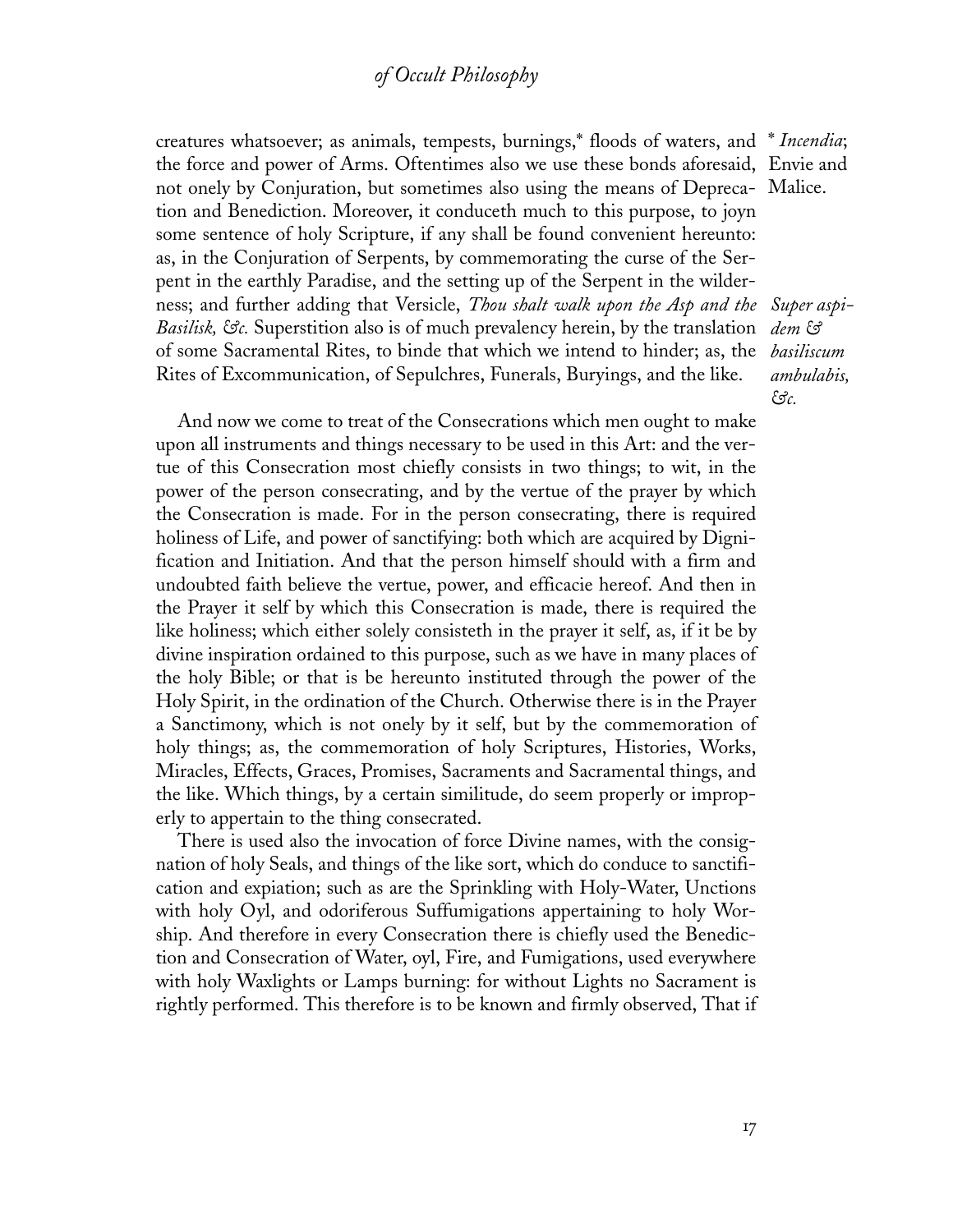any Consecration be to be made of things profane, in which there is any pollution or defilement, then an exorcising and expiation of those things ought to precede the Consecration. Which things being to made pure are more apt to receive the influences of the Divine vertues. We are also to observe, that in the end of every Consecration, after that the prayer is rightly performed, the person consecrating, ought to bless the thing consecrated. by breathing out some words, with divine vertue and power of the present Consecration, with the commemoration of his vertue and authority, that it may be the more duely performed, and with an earnest and intentive minde. And therefore we will here lay down some examples hereof, whereby the way to the whole perfection hereof may the more easily be made to appear unto you.

So then, in the Consecration of water, we ought to Commemorate how that God hath placed the firmament in the midst of the waters, and in what maner that God placed the fountain of waters in the earthly Paradise, from whence sprang four holy rivers, which watered the whole earth. Likewise we are to call to remembrance in what manner God made the water to be the instrument of executing his justice in the destruction of the Gyants in the general deluge over all the earth, and in the overthrow of the host of Pharaoh in the Red-sea; also, how God led his own people thorow the midst of the Sea on dry ground, and through the midst of the river of Jordan; and likewise how marvelously he drew forth water out of the stony rock in the wilderness; and how at the prayer of Samson, he caused a fountain of running water to flow out of the cheek-tooth of the jaw-bone of an ass: and likewise, how God hath made waters the instrument of his mercy, and of salvation, for the expiation of original sin: also, how Christ was baptized in Jordan, and hath thereby sanctified and cleansed the waters.

Moreover, certain divine names are to be invocated, which are conformable hereunto; as, that God is a living fountain, living water, the fountain of mercy; and names of the like kinde.

And likewise, in the consecration of fire, we are to commemorate how that God hath created the fire to be an instrument to execute his justice, for punishment, vengeance, and for the expiation of sins: also, when God shall come to judge the world, he will command a conflagration of fire to go before him. And we are to call to remembrance in what manner God appeared to Moses in the burning bush; and also, how he went before the children of Israel in a pillar of fire; and that nothing can be duely offered, sacrificed, or sanctified, without fire; and how that God instituted fire to be kept continually burning in the Tabernacle of the Covenant; and how miraculously he re-kindled the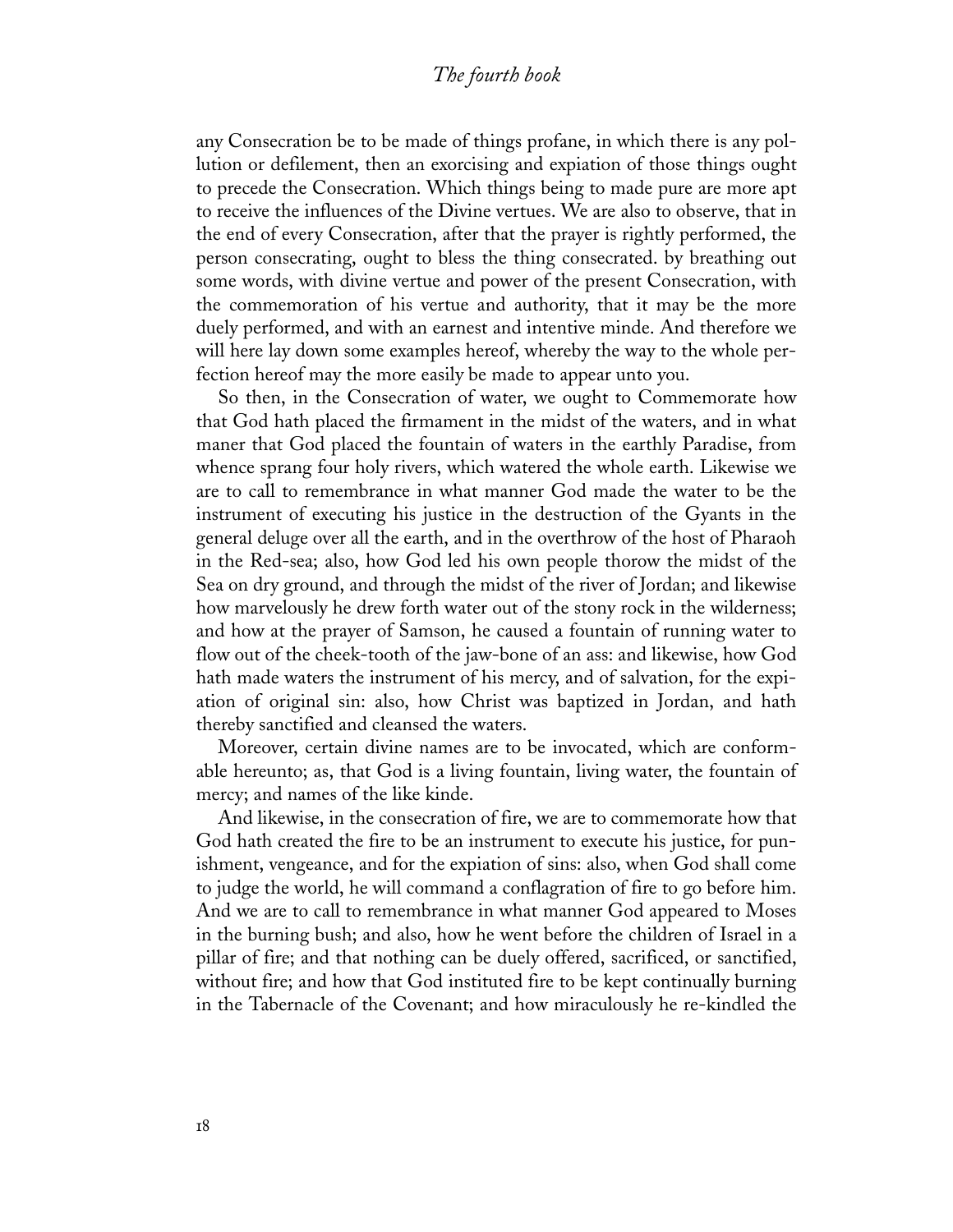same, being extinct, and preserved it elsewhere from going out, being hidden under the waters: and things of this sort. Likewise, the Names of God are to be called upon which are consonant hereunto; as, it is read in the Law and the Prophets, that God is a consuming fire: and if there be any of the Divine names which signifies fire, or such-like names; as, the glory of God, the light of God, the splendor and brightness of God.

And likewise in the Consecration of Oyl and Perfumes, we are to call to remembrance such holy things as are pertinent to this purpose, which we read in Exodus of the holy anoynting oyl, and divine names significant hereunto, such as is the name Christ, which signifies anoynted: and what mysteries there are hereof; as that in the Revelation, of the two Olive-trees distilling holy oyl into the lamps that burn before the face of God: and the like.

And the blessing of the lights, wax, and lamps, is taken from the fire, and the altar which containeth the substance of the flame: and what other such similitudes as are in mysteries; as that of the seven candlesticks and lamps burning before the face of God.

These therefore are the Consecrations which first of all are necessary to be used in every kinde of devotion, and ought to precede it, and without which nothing in holy Rites can be, duely performed.

In the next place now we shall shew unto you the Consecration of Places, instruments and such-like things.

Therefore when you would consecrate any Place or Circle, you ought to take the prayer of Solomon used in the dedication of the Temple: and moreover, you must bless the place with the sprinkling of Holy-water, and with Fumigations; by commemorating in the benediction holy mysteries; such as these are: The sanctification of the throne of God, of mount Sinai, of the Tabernacle of the Covenant, of the Holy of holies, of the temple of Jerusalem. Also, the sanctification of mount Golgotha, by the crucifying of Christ; the sanctification of the Temple of Christ; of mount Tabor, by the transfiguration and ascension of Christ: and the like. And by invocating divine names which are significant hereunto; such as the Place of God, the Throne of God, the Chayr of God, the Tabernacle of God, the Altar of God, the Habitation of God and such-like divine names of this sort which are to be written about the Circle or place to be consecrated.

And in the consecrations of instruments, and of all other things whatsoever that are serviceable to this Art, you shall proceed after the same manner, by sprinkling the same with Holy water, perfuming the same with holy

*Sanctum sanctorum.*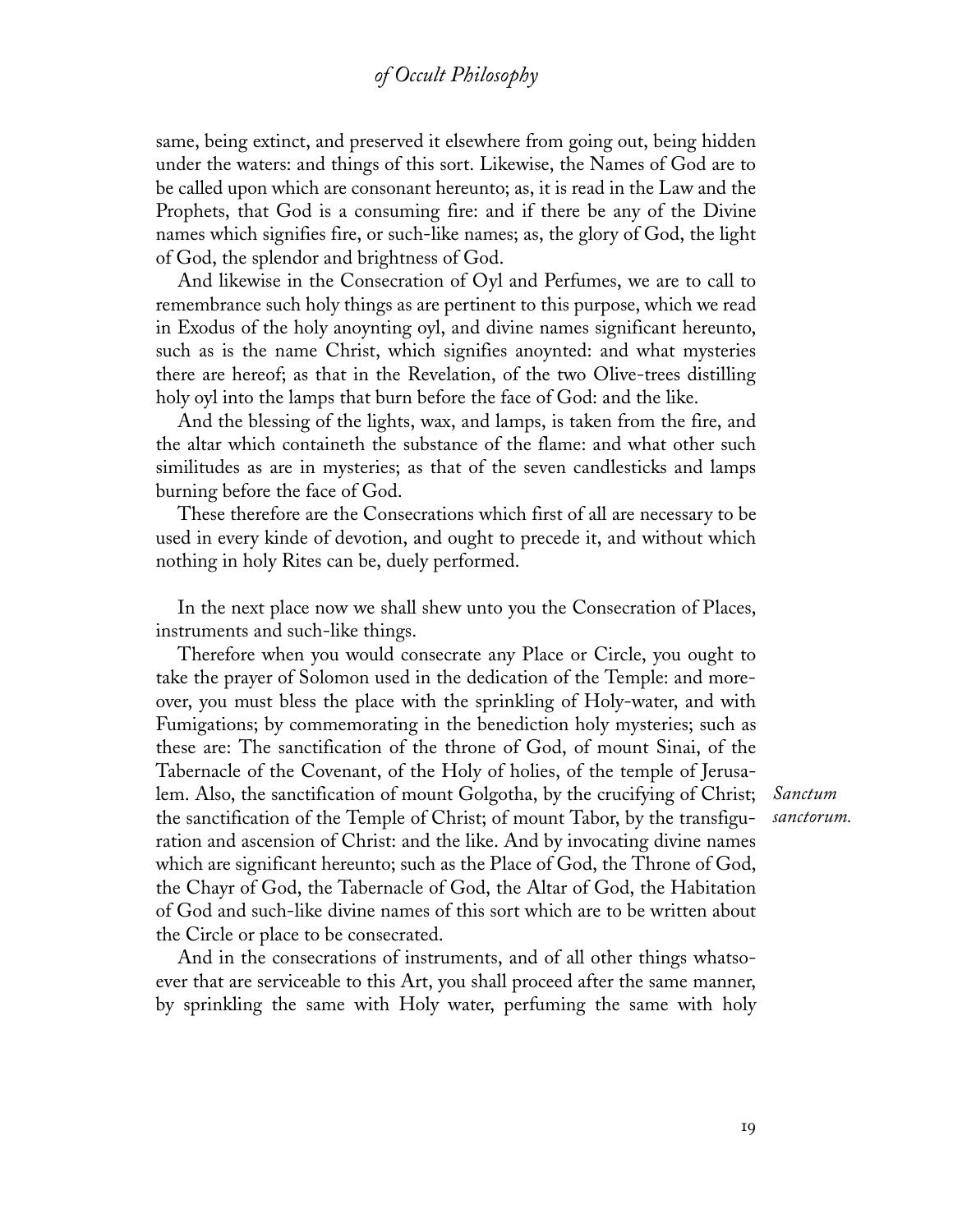Fumigations, anoynting it with holy Oyl, sealing it with some holy Sigil, and blessing it with prayer; and by commemorating holy things out of the sacred Scriptures, Religion, and Divine names which shall be found agreeable to the thing that is to be consecrated: as for examples sake, in consecrating a sword, we are to call to remembrance that in the Gospel, *He that hath two coats, &c.* and that place in the second of the Macchabees, That a sword was divinely and miraculously sent to *Judas Macchabeus*. And if there be any thing of the like in the Prophets; as that place, *Take unto you two-edged swords, &c*.

In like maner you shall consecrate experiments and books and whatsoever of the like nature, as is contained in writings, pictures, and the like by sprinkling, perfuming, anointing, sealing, and blessing with holy commemorations, and calling to remembrance the sanctifications of mysteries; As, the sanctifying of the Tables of the ten Commandments, which were delivered to *Moses* by God in Mount *Sinai*; The sanctification of the Testaments of God, the Old and New; The sanctification of the Law, and of the Prophets, and Scriptures, which are promulgated by the holy Ghost.

Moreover, there is to be commemorated such divine names as are fit and convenient hereunto; as there are: The Testament of God, The book of God, The book of life, The knowledge of God, The wisdom of God; and the like. And with such kinde of Rites is the personal Consecration performed.

There is furthermore, besides these, another Rite of consecration, of wonderful power, and much efficacy; And this is out of the kindes of superstitions: That is to say, when the Rite of Consecration or collection of any Sacrament in the Church is transferred to that thing which we would consecrate.

It is to be known also, that Vowes, Oblations, and Sacrifice, have the power of consecration, aswel real as personal; and they are as it were certain covenants and conventions between those names with which they are made, and us who make them, strongly cleaving to our desire and wished effect: As, when we dedicate, offer, and sacrifice, with certain names or things; as, Fumigations, Unctions, Rings, Images, Looking-glasses; and things less material, as Deities, Sigils, Pentacles, Inchantments, Orations, Pictures, and Scriptures: of which we have largely spoken in our third book of Occult Philosophy.

There is extant amongst those Magicians (who do most use the ministery of evil spirits) a certain Rite of invocating spirits by a Book to be consecrated Liber Spir- before to that purpose, which is properly called, *A book of Spirits*; whereof we now speak a few words. For this book is to be consecrated, a book of evil spir*ituum.*

*Qui habet duas tunicas, &c. Accipte vobis gladios bis acu-*

*tos.*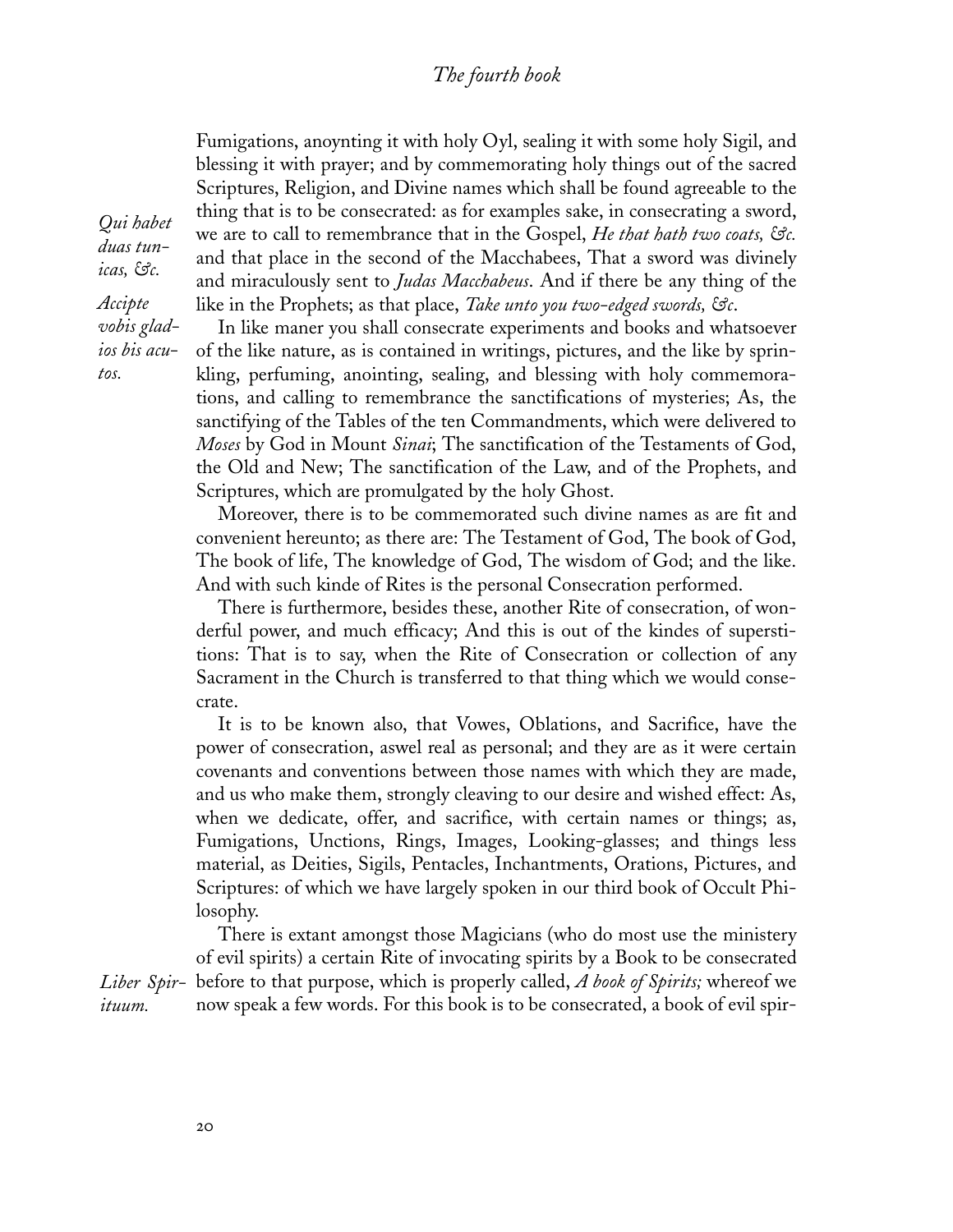its, ceremoniously to be composed, in their name and order: whereunto they binde with a certain holy Oath, the ready and present obedience of the spirit therein written.

Now this book is to be made of most pure and clean paper, that hath never been used before; which many do call *Virgin-paper*. And this book must be inscribed after this maner: that is to say, Let there be placed on the left side the image of the spirit, and on the right side his character, with the Oath above it, containing the name of the spirit, and his dignity and place, with his office and power. Yet very many do compose this book otherwise, omitting the characters or image: but it is more efficacious not to neglect any thing which conduceth to it.

Moreover, there is to be observed the circumstances of places, times, hours, according to the Stars which these spirits are under, and are seen to agree unto, their site, rite, and order being applied.

Which book being so written, and well bound, is to be adorned, garnished, and kept secure, with Registers and Seals, lest is should happen after the Consecration to open in some place not intented, and indanger the operator. Furthermore this book ought to be kept as reverently as may be: for irreverence of minde causeth is to lose its vertue, with pollution and profanation.

Now this sacred book being thus composed according to the maner already delivered, we are then to proceed to the Consecration thereof after a twofold way: one whereof is, That all and singular the spirits who are Written in the book, be called to the Circle, according to the Rites and Order which we have before taught; and the book that is to be consecrated, let it be placed without the Circle in a triangle. And in the first place, let there be read in the presence of the spirits all the Oathes which are written in that book; and then the book to be consecrated being placed without the Circle in a triangle there drawn, let all the spirits be compelled to impose their hands where their images and characters are drawn, and to confirm and consecrate the same with a special and common oath. Which being done, let the book be taken and shut, and preserved as we have before spoken, and let the spirits be licensed to depart, according to due rite and order.

There is another maner of consecrating a book of spirits which is more easie, and of much efficacie to produce every effect, except that in opening this book the spirits do not always come visible. And this way is thus: Let there be made a book of spirits as We have before set forth; but in the end thereof let there be written invocations and Bonds, and strong Conjurations,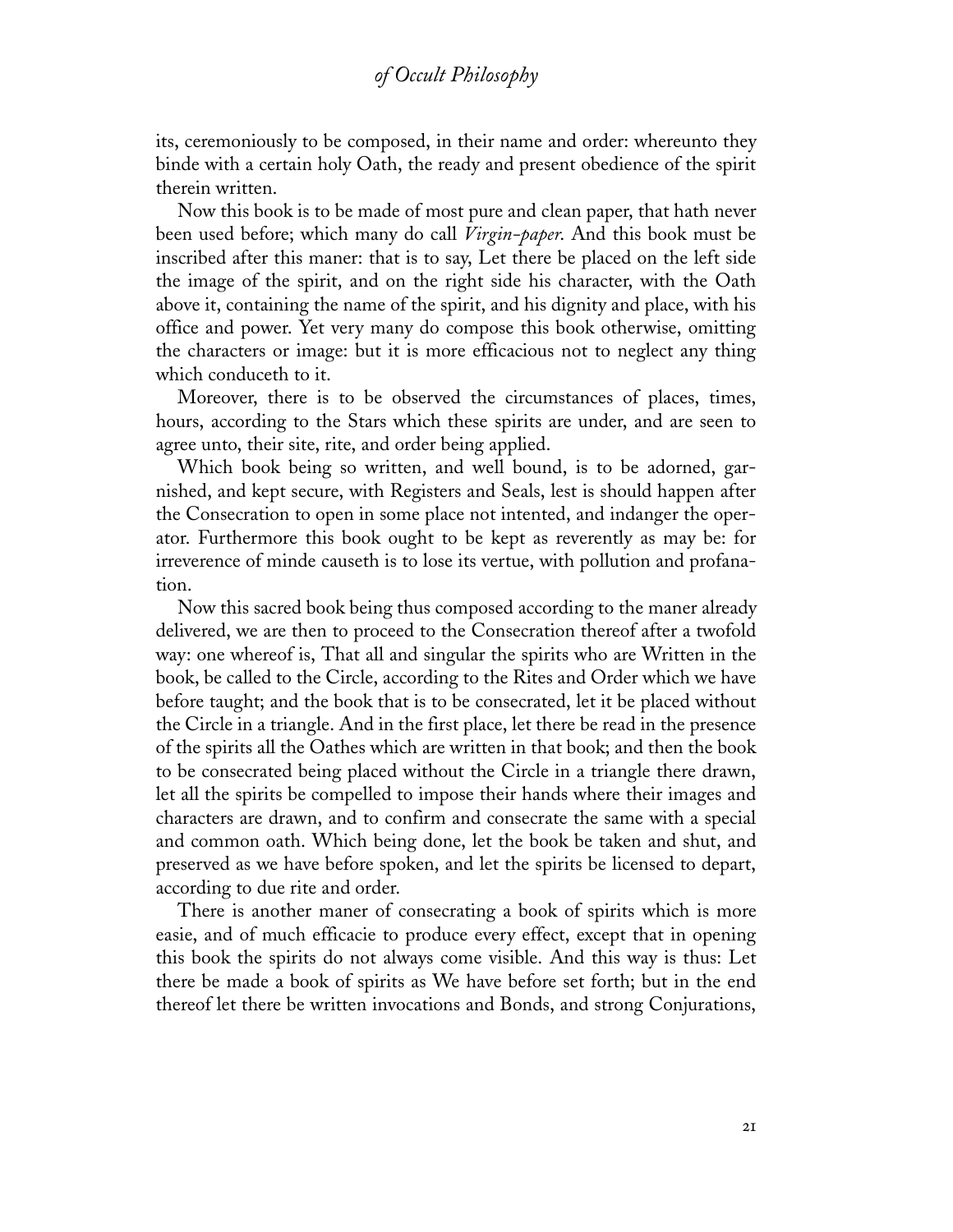wherewith every spirit may be bound. Then this book must be bound between two Tables or Lamens, and in the inside thereof let there be drawn the holy Pentacles of the Divine Majestie, which we have before set forth and described out of the *Apocalypse*: then let the first of them be placed in the beginning of the book, and the second at the end of the same. This book being perfected after this maner, let it be brought in a clear and fair time, to a Circle prepared in a cross way, according to the Art which we have before delivered; and there in the first place the book being opened, let it be consecrated to the rites and ways which we have before declared concerning Consecration. Which being done, let all the spirits be called which are written in the book in their own order and place, by conjuring them thrice by the bonds described in the book, that they come unto that place within the space of three days, to assure their obedience, and confirm the same, to the book so to be consecrated. Then let the book be wrapped up in clean linen, and buried in the middle of the Circle, and there fast stopped up: and then the Circle being destroyed, after the spirits are licensed, depart before the rising of the sun: and on the third day, about the middle of the night, return, and new make the Circle, and with bended knees make prayer and giving thanks unto God, and let a precious perfume be made, and open the hole, and take out the book; and so let it be kept, not opening the same.Then you shall license the spirits in their order, and destroying the Circle, depart before the sun rise. And this is the last rite and maner of consecrating profitable to whatsoever writings and experiments, which do direct to spirits, placing the same between two holy Lamens or Pentacles, as before is shewn.

But the Operator, when he would work by the book thus consecrated, let him do is in a fair and clear season, when the spirits are least troubled; and let him place himself towards the region of the spirits. Then let him open the book under a due Register; let him invoke the spirits by their Oath there described and confirmed, and by the name of their character and image, to that purpose which you desire: and, if there be need, conjure them by the bonds placed in the end of the book. And having attained your desired effect, then you shall license the spirits to depart.

And now we shall come to speak concerning the invocation of spirits, as well of the good spirits as of the bad.

The good spirits may be invocated of us, divers ways and in sundry manners do offer themselves unto us. For they do openly speak to those that watch, and do offer themselves to our sight, or do inform us in dreams by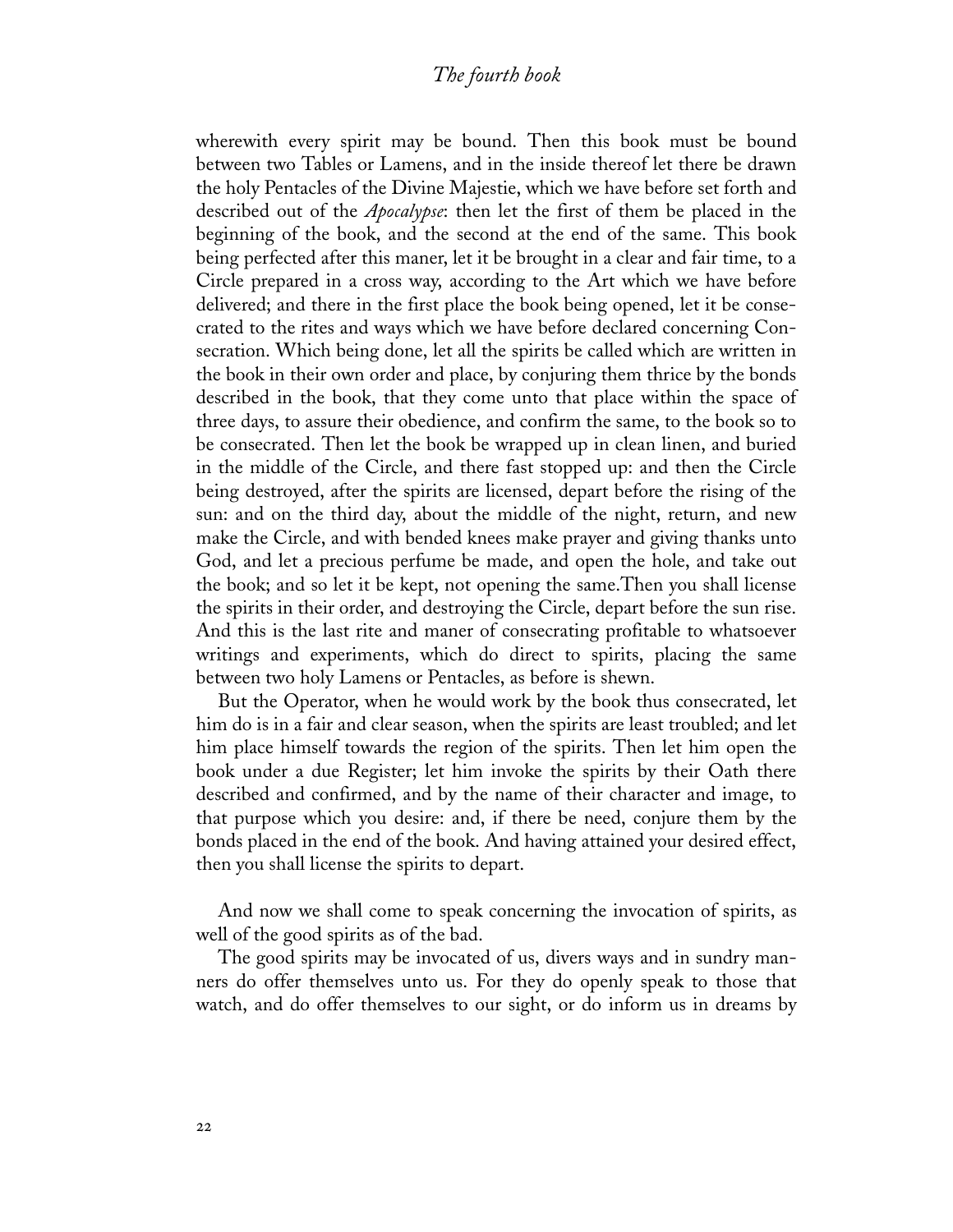oracle of those things which are desired. Whosoever therefore would call any good spirit, to speak or appear in sight, is behoveth them especially to observe two things: one whereof is about the disposition of the invocant; the other about those things which are outwardly to be adhibited to the invocation, for the conformity of the spirits to be called. It behoveth therefore that the invocant himself be religiously disposed for many days to such a mystery. In the first place therefore, he ought to be confessed and contrite, both inwardly and outwardly, and rightly expiated, by daily washing himself with holy water. Moreover, the invocant ought to conserve himself all these days, chaste, abstinent, and to separate himself as much as may be done, from all perturbation of minde, and from all maner of forraign and secular business. Also, he shall observe fastings all these days, as much as shall seem convenient to him to be done. Also, let him daily between sun-rising and sun-setting, being clothed with a holy linen garment, seven times call upon God, and make a deprecation to the Angels to be called according to the rule which we have before taught. Now the number of days of fasting and preparation, is commonly the time of a whole Lunation. There is also another number observed amongst the Caballists, which is fourty days.

Now concerning those things which do appertain to this Rite of Invocation, the first is, That a place be chosen; clean, pure, close, quiet, free from all maner of noise, and not subject to any strangers sight. This place must first be exorcised and consecrated: and let there be a table or altar placed therein, covered with clean white linen, and set towards the east: and on each side thereof, let there be set two consecrated wax-lights burning, the flame whereof ought not to go out all these days. In the middle of the altar, let there be placed Lamens, or the holy paper which we have before described, covered with pure fine linen; which is not to be opened until the end of these days of the Consecration. You shall also have in readiness a precious perfume, and pure anointing oyl; and let them be both kept consecrated.

There must also a Censer be set on the head of the altar, wherein you shall kindle the holy fire, and make a perfume every day that YOU shall pray. You shall also have a long garment of white linen, close before and behinde, which may cover the whole body and the feet, and girt about you with a girdle. You shall also have a veil of pure clean linen, and in the fore-part thereof let there be fixed golden or gilded Lamens, with the inscription of the name *Tetragrammaton*; all which things are to be sanctified and consecrated, in order. But you must not enter into the holy place, unless it be first washed, and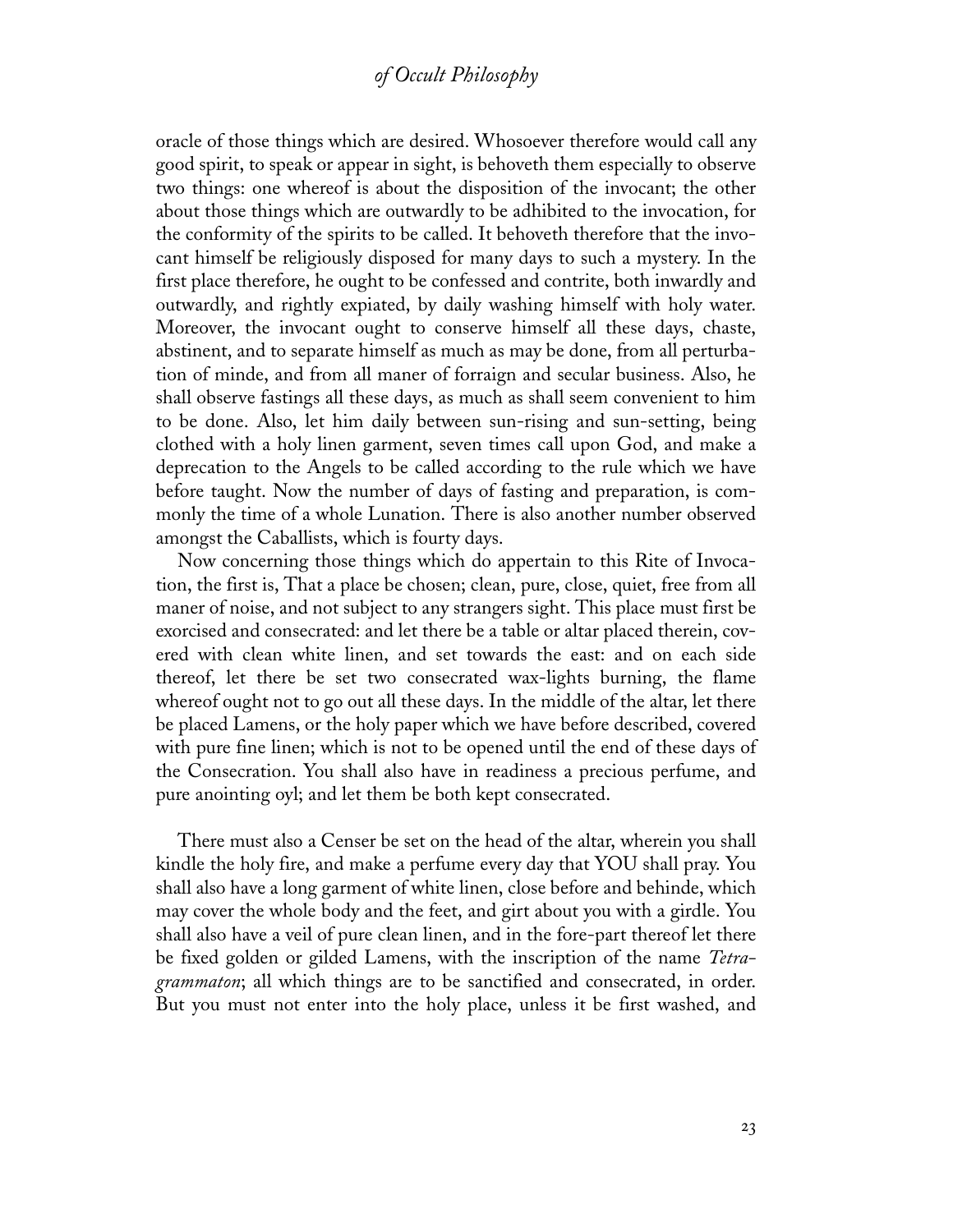arayed with a holy garment; and then you shall enter into it with your feet naked. And when you enter therein, you shall sprinkle it with holy water: then you shall make a perfume upon the altar, and afterwards with bended knees pray before the altar as we have directed.

But in the end of these days, on the last day, you shall fast more strictly: and fasting on the day following, at the rising of the sun, you may enter into the holy place, using the ceremonies before spoken of, first by sprinkling your self, then with making a perfume, you shall signe your self with holy oyl in the forehead, and anoint your eyes; using prayer in all these Consecrations. Then you shall open the holy Lamen, and pray before the altar upon your knees, as abovesaid: and then an invocation being made to the Angels, they will appear unto you, which you desire; which you shall entertain with a benign and chaste communication, and license them to depart.

Now the Lamen which is to be used to invoke any good spirit, you shall make after this maner; either in metal conformable, or in new wax, mixt with species and colours conformable: or it may be made in clean paper, with convenient colours: and the outward form or figure thereof may be square, circular, or triangular, or of the like sort, according to the rule of the numbers: in which there must be written the divine names, as well the general names as the special. And in the centre of the Lamen, let there be drawn a character of six corners; in the middle whereof, let there be written the name and character of the Star, or of the Spirit his governour, to whom the good spirit that is to be called is subject. And about this character let there be placed so many characters of five corners, as the spirits we would call together at once. And if we shall call onely one spirit, nevertheless there shall be made four Pentagones, wherein the name of the spirit or spirits with their characters, is to be written. Now this table ought to be composed when the Moon is increasing, on those days and hours which then agree to the Spirit. And if we take a fortunate star herewith, It will be the better. Which Table being made in this manner, it is to be consecrated, according to the rules above delivered.

And this is the way of making the general Table, serving for the invocation of all good spirits whatsoever. Nevertheless we may make special Tables congruent to every spirit, by the rule which we have above spoken of concerning holy Pentacles.

And now we will declare unto you another Rite more easie to perform this thing: that is to say, Let the man that is to receive any Oracle from the good spirits be chaste, pure, and confess'd. Then a place being prepared pure and clean, and covered everywhere with white linen, on the Lords day in the new

*Hexagonus*.

*Pentagonus.*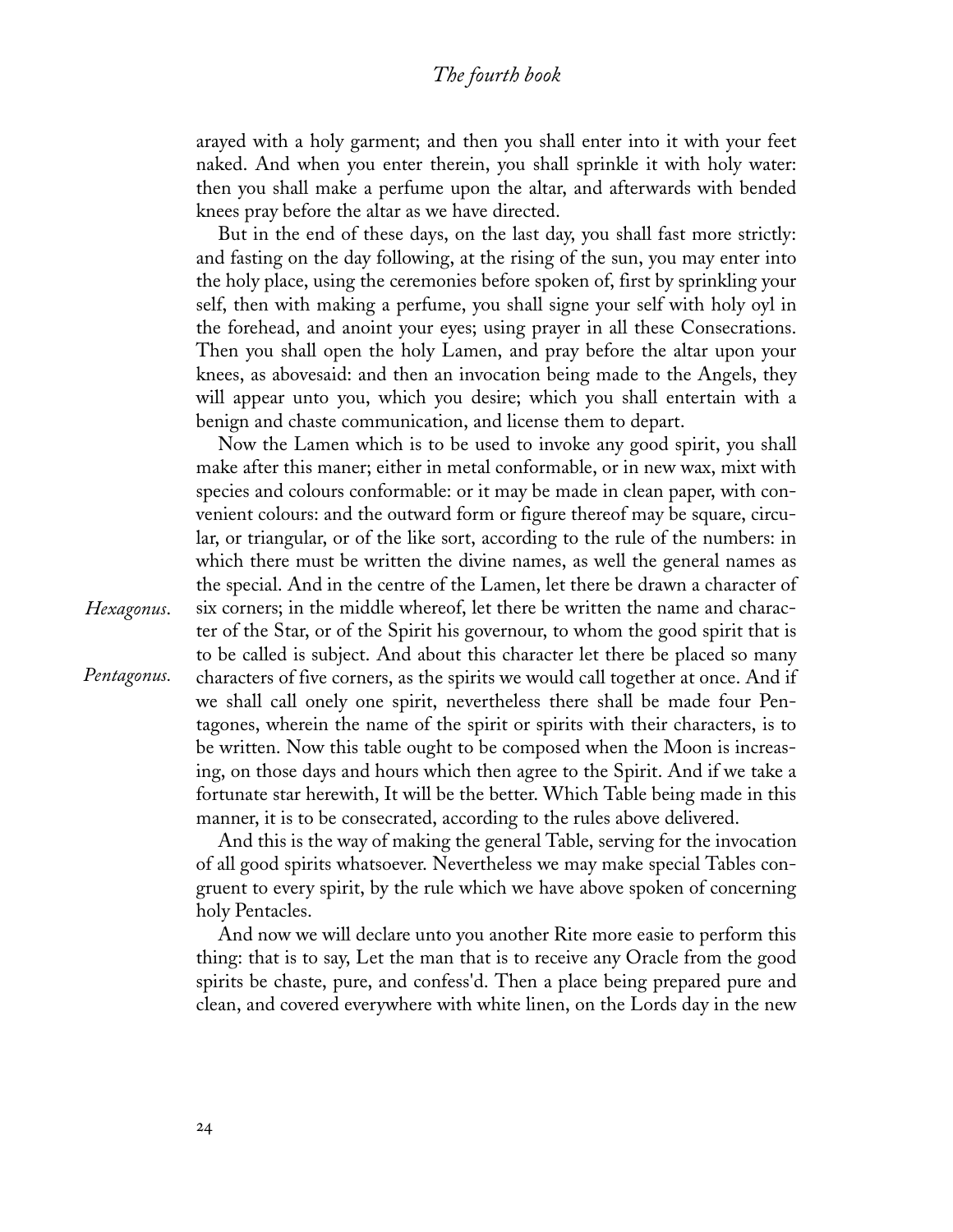of the moon let him enter into that place, clothed with clean white garments; and let him exorcize the place, and bless it, and make a Circle therein with a sanctified cole; and let there be written in the uttermost part of the Circle the names of the Angels, and in the inner part thereof let there be written the mighty names of God: and let him place within the Circle, at the four angles of the world, the Censers for the perfumes. Then let him enter the place fasting, and washed, and let him begin to pray towards the east this whole Psalm: *Beati immaculati in via, &c. Blessed art the undefiled in the Way, &c.* by perfuming; and in the end deprecating the Angels, by the said divine names, that they will daign to discover and reveal that which he desireth: and that let him do six days, continuing washed and fasting. And on the seventh day, which is the Sabbath, let him, being washed and fasting, enter the Circle, and perfume it, and anoint himself with holy anointing oyl, by anointing his forehead, and upon both his eyes, and in the palms of his hands, and upon his feet. Then upon his knees let him say the Psalm aforesaid, with Divine and Angelical names. Which being said, let him arise, and let him begin to walk about in a circuit within the said Circle from the east to the west, until he is wearied with a dizziness of his brain: let him fall down in the Circle, and there he may rest; and forthwith he shall be wrapt up in an ecstasie, and a spirit will appear unto him, which will inform him of all things. We must observe also, that in the Circle there ought to be four holy candles burning at the four parts of the world which ought not to want light for the space of a whole week. And the maner of fasting must be such, that he abstain from all things having a life of Sense, and from those things which do proceed from them: and let him onely drink pure running water: neither let him take any food till the going down of the sun. And let the perfume and the holy anointing oyl be made, as is set forth in *Exodus* and the other holy books of the Bible. It is also to be observed, that always as often as he enters into the Circle, he have upon his forehead a golden Lamen, upon which there must be written the name *Tetragrammaton*, as we have before spoken.

But natural things, and their commixtures, do also belong unto us, and are conducing to receive Oracles from any spirit by a dream: which are either Perfumes, unctions, and Meats or Drinks: which you may understand in our first book of Occult Philosophy.

But he that is willing always and readily to receive the Oracles of a Dream, let him make unto himself a Ring of the Sun or of Saturn for this purpose. There is also an Image to be made, of excellent efficacie and power to work *Psalm 119.*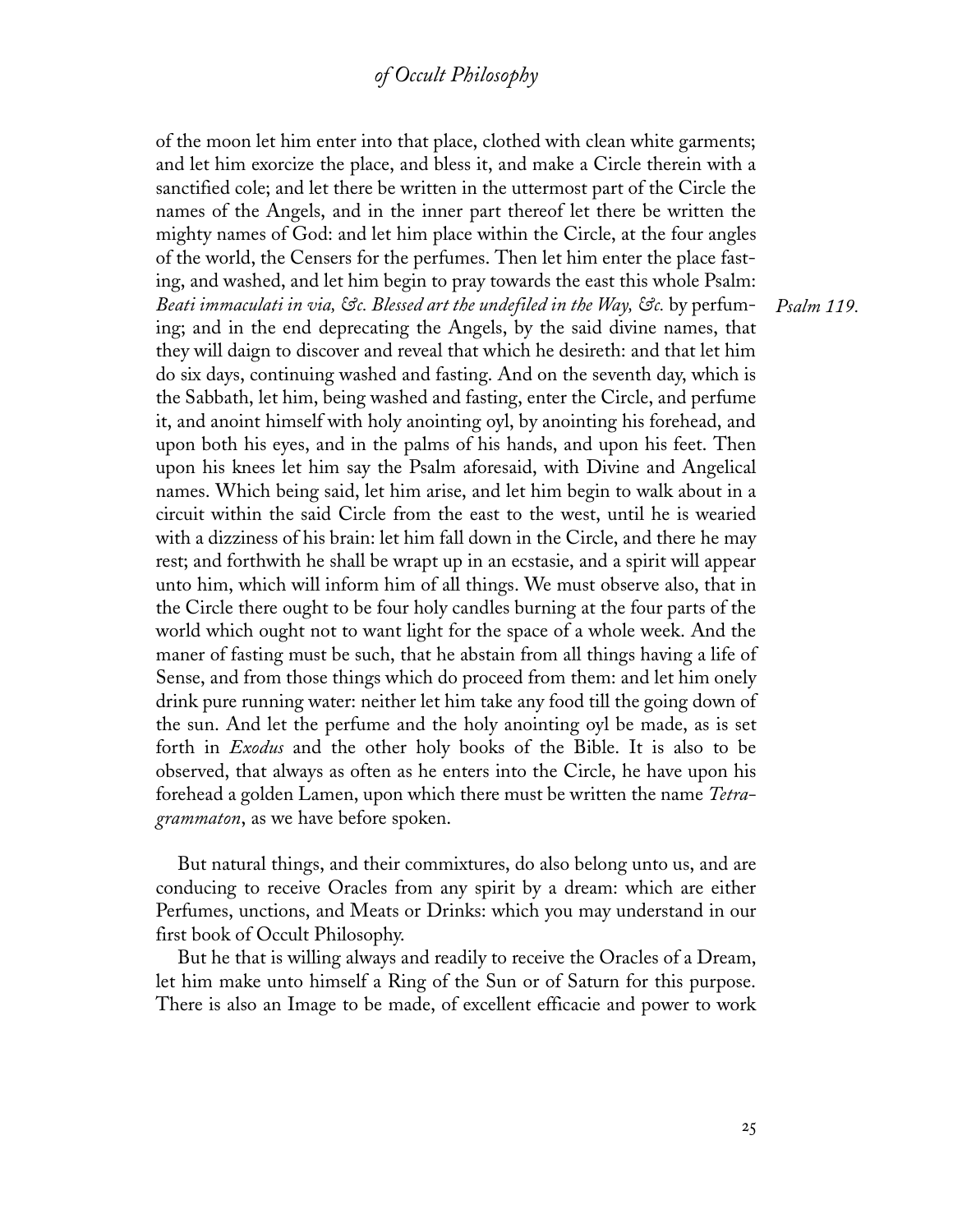this which being put under his head when he goeth to sleep, doth effectually give true dreams of what things soever the minde hath before determined or consulted on. The Tables of Numbers do likewise confer to receive an oracle, being duly formed under their own Constellations. And these things thou mayst know in the third book of Occult Philosophy.

Holy Tables and papers do also serve to this effect, being specially composed and consecrated: such as is the Almadel of *Solomon*, and the Table of the Revolution of the name *Tetragrammaton*. And those things which are of this kinde, and written unto these things, out of divers figures, numbers; holy pictures, with the inscriptions of the holy names of God and of Angels; the composition whereof is taken out of divers places of the holy Scriptures, Psalms, and Versicles, and other certain promises of the divine Revelation and Prophecies.

To the same effect do conduce holy prayers and imprecations, as well unto God, as to the holy Angels and Heroes: the imprecations of which prayers are to be composed as we have before shewn, according to some religious similitude of Miracles, Graces, and the like, making mention of those things which we intend to do: as, out of the Old Testament, of the dream of *Jacob, Joseph, Pharaoh, Daniel,* and *Nebuchadnezzar:* if out of the New Testament, of the dream of *Joseph* the husband of the blessed virgin *Mary*; of the dream of the three Wise-men; of *John* the Evangelist of sleeping upon the brest of our Lord: and whatsoever of the like kinde can be found in Religion, Miracles, and Revelations; as, the revelation of the Cross to *Helen*, the revelations of *Constantine* and *Charles* the Great, the revelations of *Bridget, Cyril, Methodius, Mechtild, Joachim, Merhir,* and suchlike. According to which, let the deprecations be composed, if when he goeth to sleep it be with a firm intention and the rest well disposing themselves, let them pray devoutly, and without doubt they will afford a powerful effect.

Now he that knoweth how to compose those things which we have now spoken of, he shall receive the most true Oracles of dreams. And this he shall do; observe those things which in the second book of occult Philosophy are directed concerning this thing. He that is desirous therefore to receive an Oracle, let him abstain from supper and from drink, and be otherwise well disposed, his brain being free from turbulent vapours; let him also have his bed-chamber fair and clean, exorcised and consecrated if he will; then let him perfume the same with some convenient fumigation; and let him anoint his temples with some unguent efficacious hereunto, and put a ring upon his finger, of the things above spoken of: let him take either some image, or holy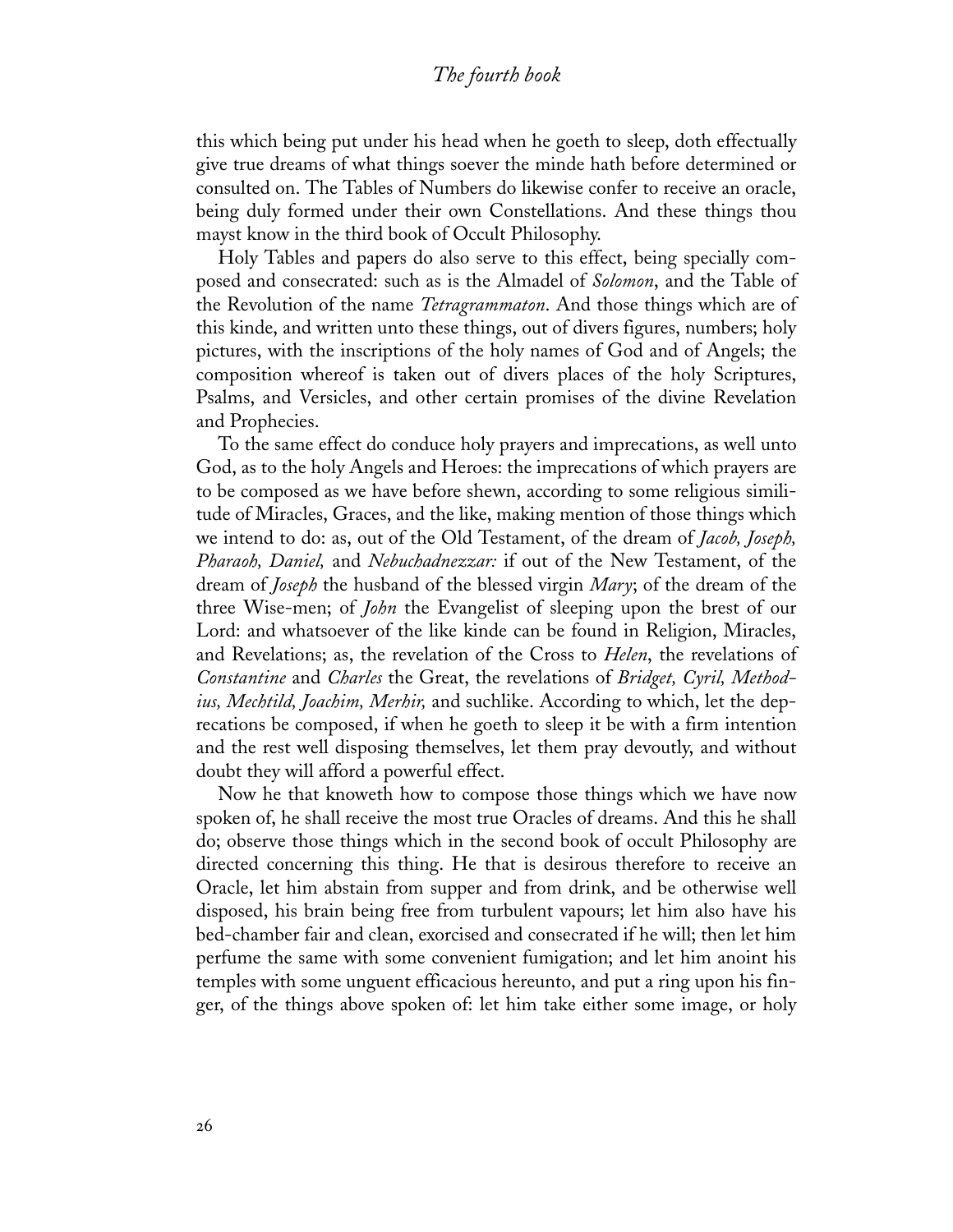tables or holy paper, and place the same under his head: then having made a devout prayer, let him go unto his bed, and meditating upon that thing which he desireth to know, let him so sleep; for so shall he receive a most certain and undoubted oracle by a dream, when the Moon goeth through that signe which was in the ninth House of his nativity, and also when she goeth through the signe of the ninth House of the Revolution of his nativity; and when she is in the ninth signe from the signe of perfection. And this is the way and means whereby we may obtain all Sciences and Arts whatsoever, suddenly and perfectly, with a true Illumination of our understanding; although all inferiour familiar Spirits whatsoever do conduce to this effect; and sometimes also evil Spirits sensibly informing us Intrinsecally or Extrinsecally.

But if we would call any evil Spirit to the Circle, it first behoveth us to consider, and to know his nature, to which of the Planets it agreeth, and what. Offices are distributed to him from that Planet; which being known, let there be sought out a place fit and proper for his invocation, according to the nature of the Planet, and the quality of the Offices of the Said Spirit, as near as the same maybe done: as, if their power be over the Sea, Rivers or Flouds, then let the place be chosen in the Shore; and so of the rest. Then let there be chosen a convenient time, both for the quality of the Air, serene, clear, quiet, and fitting for the Spirits to assume bodies; as also of the quality and nature of the Planet and of the Spirit, as to wit, on his day, or the time whereas he ruleth: he may be fortunate or infortunate, sometimes of the day, and sometimes of the night, as the Stars and Spirits do require. These things being considered, let there be a Circle framed in the place elected, aswel for the defence of the Invocant, as for the confirmation of the Spirit.

And in the Circle it self there are to be written the divine general names, and those things which do yield defence unto us; and with them, those divine names which do rule this Planet, and the offices of the Spirit himself; there shall also be written therein, the names of the good Spirits which bear rule, and are able to binde and constrain that Spirit which we intend to call. And if we will any more fortifie and strengthen our Circle, we may adde Characters and Pentacles agreeing to the work; then also if we will, we may either within or without the Circle, frame an angular figure, with the inscription of such convenient numbers, as are congruent among themselves to our work; which are also to be known, according to maner of numbers and figures: of which in the second book of occult Philosophy it is sufficiently spoken. Further, He is to be provided of lights, perfumes, unguents and medicines, compounded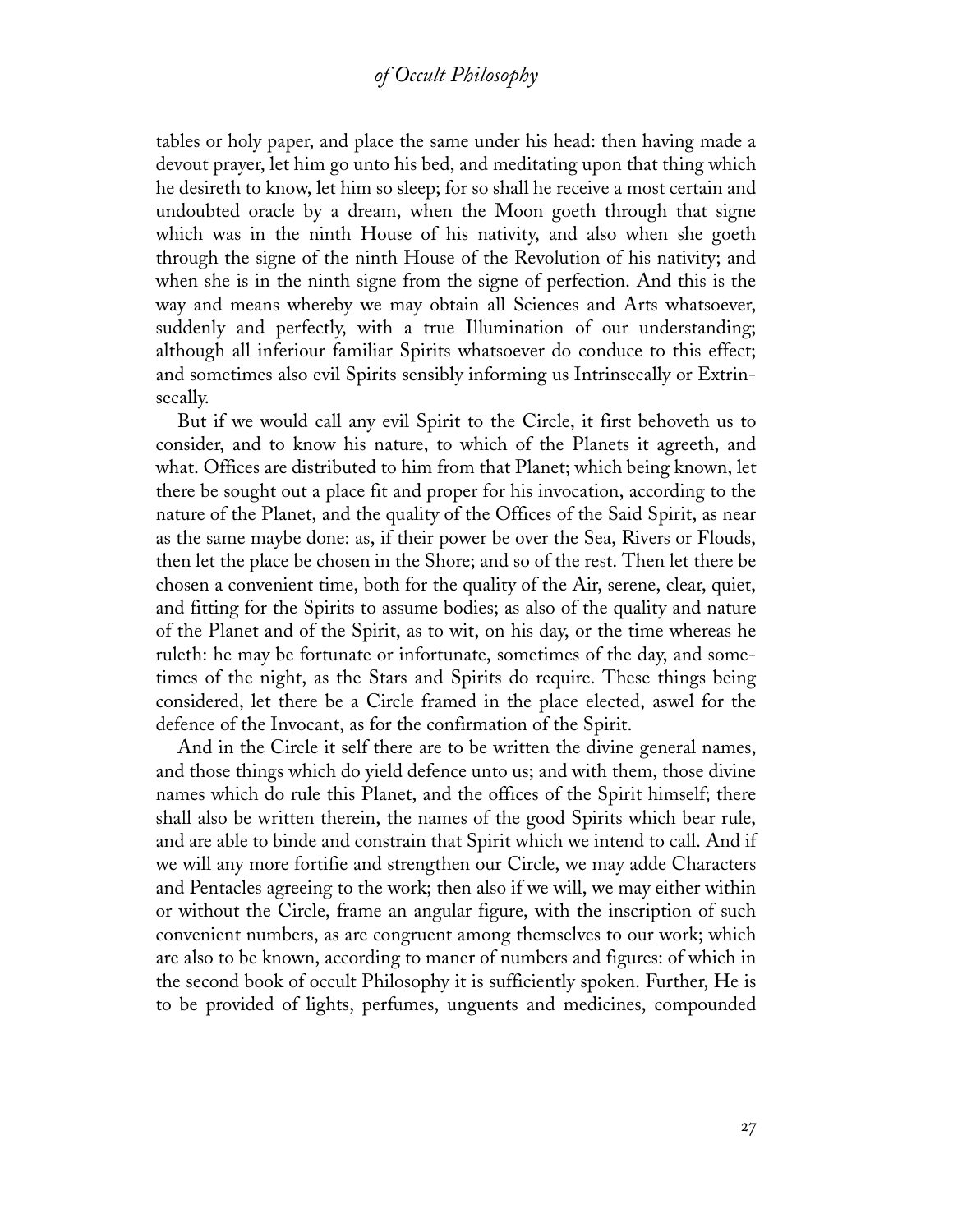according to the nature of the Planet and Spirit; which do partly agree with the Spirit, by reason of their natural and coelestial vertue; and partly are exhibited to the Spirit for religious and superstitious worship. Then he must be furnished with holy and consecrated things, necessary aswel for the defence of the Invocant, and his fellows, as also serving for bonds to binde and constrain the Spirits; such as are either holy Papers, Lamens, Pictures, Pentacles, Swords, Scepters, Garments of convenient matter and colour, and things of the like sort. Then when all these things are provided, and the Master and his fellows being in the Circle, in the first place let him consecrate the Circle, and all those things which he useth; which being performed with a convenient gesture and countenance, let him begin to pray with a loud voice after this manner. First let him make an oration unto God, and then let him intreat the good Spirits: and if he wilt read any Prayers, Psalms, or Gospel for his defence, they ought to take the first place. After these Prayers and Orations are said, then let him begin to invocate the Spirit which he desireth, with a gentle and loving Inchantment, to all the coasts of the World, with the commemoration of his own Authority and power. And then let him rest a little, looking about him; to see if any Spirit do appear; which if he delay, then let him repeat his invocation, as abovesaid, until he hath done it three times; and if the Spirit be pertinacious, obstinate, and will not appear, then let him begin to conjure with divine power; so also that the conjurations and all his commemorations do agree with the Nature and Offices of the Spirit himself, and reiterate the same three times, from stronger to stronger, using Objurgations, Contumeries, Cursings, & Punishments, and suspension from his Office and power and the like.

And after all the courses are finished, then cease a little; and if any Spirit shall appear, let the Invocant turn himself towards the Spirit, and courteously receive him, and earnestly intreating him, let him first require his name, and if he be called by any other name: and then proceeding further, let him ask him whatsoever he will: and if in any thing the Spirit shall shew himself obstinate or lying, let him be bound by convenient conjurations: and if you doubt of any lye, make without the Circle with the consecrated Sword, the figure of a triangle or \**Pentagone*, and compel the Spirit to enter into it and if thou receivest any promise which thou wouldst have to be confirmed with an Oath, let him stretch the sword out of the Circle, and swear the Spirit, by laying his hand upon the Sword. Then having obtained of the Spirit that which you desire, or are otherwise contented, license him to depart with courteous words, giving command unto him, that he do no hurt: and if he

*\*A character with five corners.*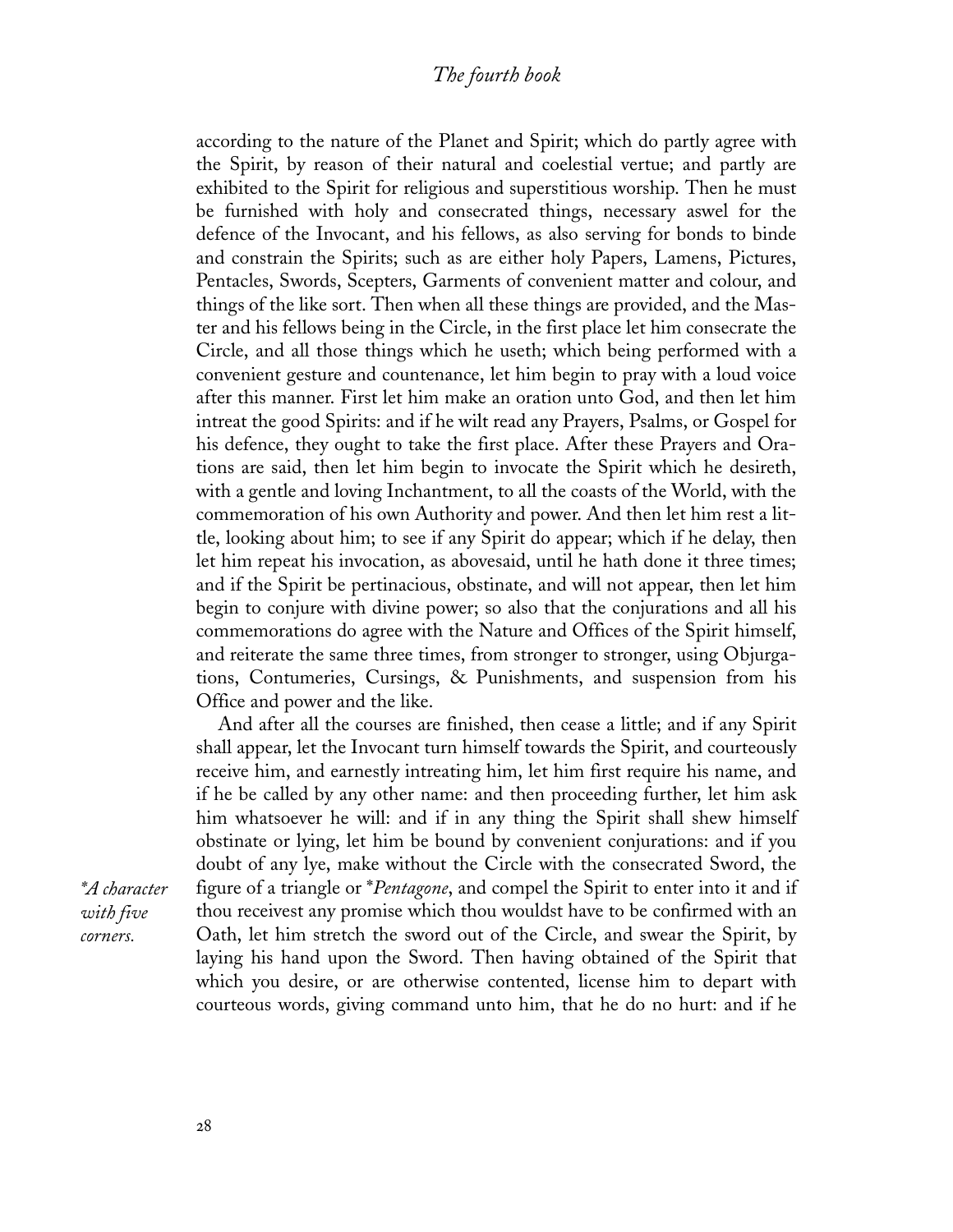will not depart, compel him by powerful conjurations; and if need require, expel him by Exorcismes, and by making contrary fumigations. And when he is departed, go not out of the Circle, but make a stay, making prayer, and giving of thanks unto God and the good Angels, and also praying for your defence and conservation: and then all those things being orderly performed, you may depart.

But if your hope be frustrated, and no Spirits will appear, yet for this do not despair; but leaving the Circle, return again at other times, doing as before. And if you shall judge that you have erred in anything, then that you shall amend by adding or diminishing; for the constancy of Reiteration doth often increase your authority and power and striketh terror into the Spirits, and humbleth them to obey.

And therefore some use to make a Gate in the Circle whereby they may go in and out, which they open and shut as they please, and fortifie it with holy Names and Pentacles.

This also we are to take notice of, That when no Spirits will appear, but the Master being wearied hath determined to cease and give over; let him nor therefore depart without licensing the Spirits: for they that do neglect this, are very greatly in danger, except they are fortified with some sublime defence.

Often times also the Spirits do come, although they appear not visible, (for to cause terror to him that calls them) either in the things which he useth or in the operation it self. But this kinde of licensing is not given simply, but by a kinde of dispensation with suspension, until in the following terms they shall render themselves obedient. Also without a Circle these Spirits may be called to appear, according to the way which is above delivered about the consecration of a book.

But when we do intend to execute any effect by evil Spirits, where an Apparition is not needful; then that is to be done, by making and forming that thing which is to be unto us as an instrument, or subject of the experiment it self; -as, whether it be an image, or a Ring, or a Writing, or any Character, Candle, or Sacrifice, or any thing of the like sort: then the name of the Spirit is to be written therein, with his Character according to the exigency of the experiment, either by writing is with some blood, or otherwise using a perfume agreeable to the Spirit. Oftentimes also making Prayers and Orations to God and the good Angels before we invocate the evil Spirit, conjuring him by the divine power.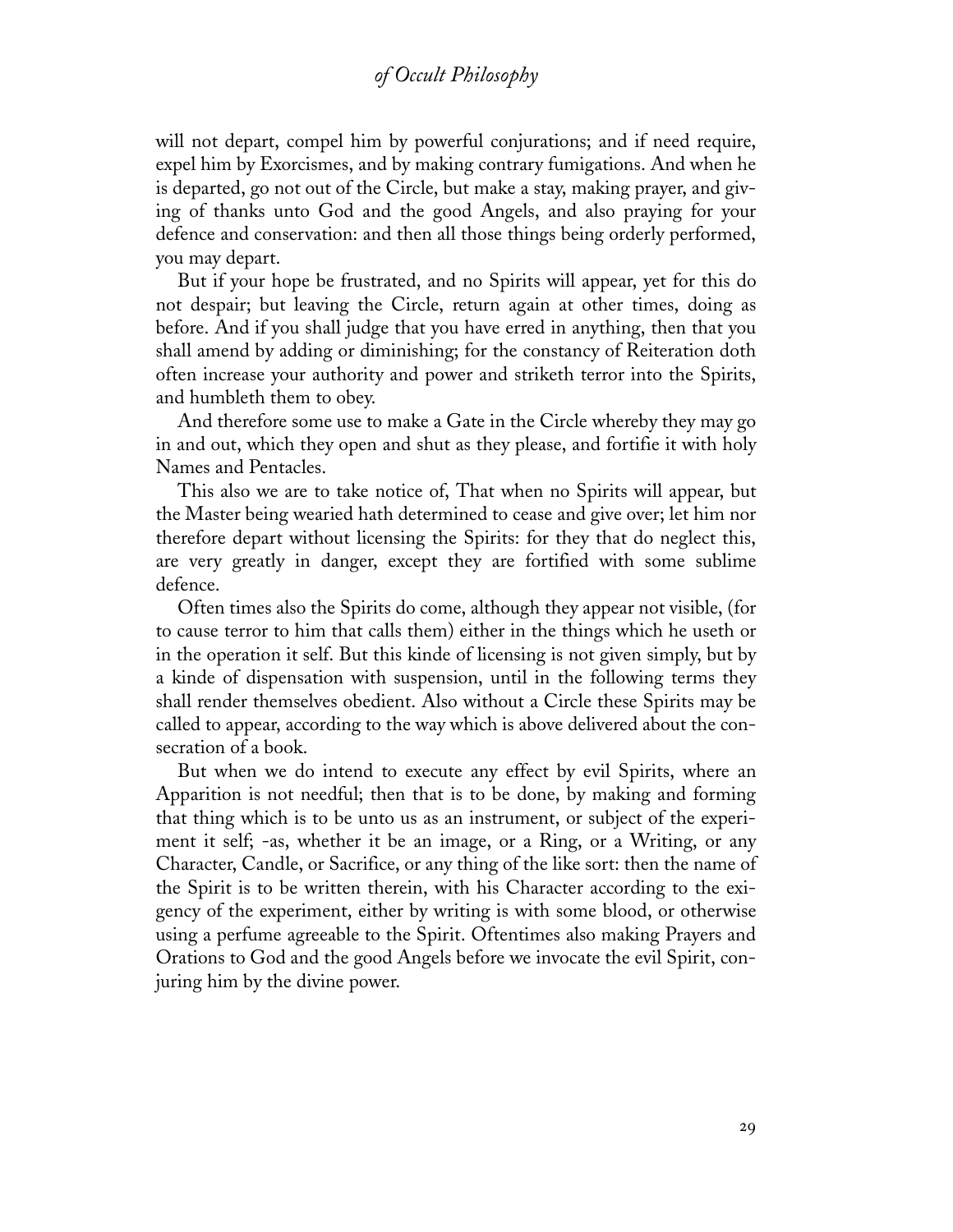There is another kinde of Spirits, which we have spoken of in our third book of Occult Philosophy, not so hurtful, and neerest unto men; so also, that they are effected with humane passions and do joy in the conversation of men, and freely do inhabit with them: and others do dwell in the Woods and Deserts: & others delight in the company of divers domestique Animals and wilde Beasts; and othersome do inhabit about Fountains and Meadows. Whosoever therefore would call up these kinde of Spirits, in the place where they abide, it ought to be done with odoriferous perfumes, and with sweet sounds and instruments of Musick, specially composed for the business, with using of Songs, Inchantments and pleasant Verses, with praises and promises.

But those which are obstinate to yield to these things, are to be compelled with Threatenings, Comminations, Cursings, Delusions, Contumelies, and especially by threatning them to expel them from those places where they are conversant.

Further, if need be, thou maist betake thee to use Exorcismes; but the chiefest thing that ought to be observed, is, constancy of minde, and boldness, free, and alienated from fear.

Lastly, when you would invocate these kinde of Spirits, you ought to prepare a Table in the place of invocation, covered with clean linen; whereupon you shall set new bread, and running water or milk in new earthen vessels, and new knives. And you shall make a fire, whereupon a perfume shall be made. But let the Invocant go unto the head of the Table, and round about it let there be seats placed for the Spirits, as you please; and the Spirits being called, you shall invite them to drink and eat. Bur if perchance you shall fear any evil Spirit, then draw a Circle about it, and let that part of the Table at which the Invocant sits, be within the Circle, and the rest of the Table Without the Circle.

In our third book of Occult Philosophy, we have taught how and by what means the Soul is joyned to the Body; and, what hapeneth to the Soul after death.

Thou maist know further, That those Souls do still love their relinquished Bodies after death, as it were a certain affinity alluring them; such as are the Souls of noxious men, which have violently relinquished their Bodies, and Souls wanting a due burial, which do still wander in a liquid and turbulent Spirit about their dead carkasses; for these Souls by the known means by which heretofore they were conjoyned to their Bodies, by the like vapors, liquors, and favours, are easily drawn unto them.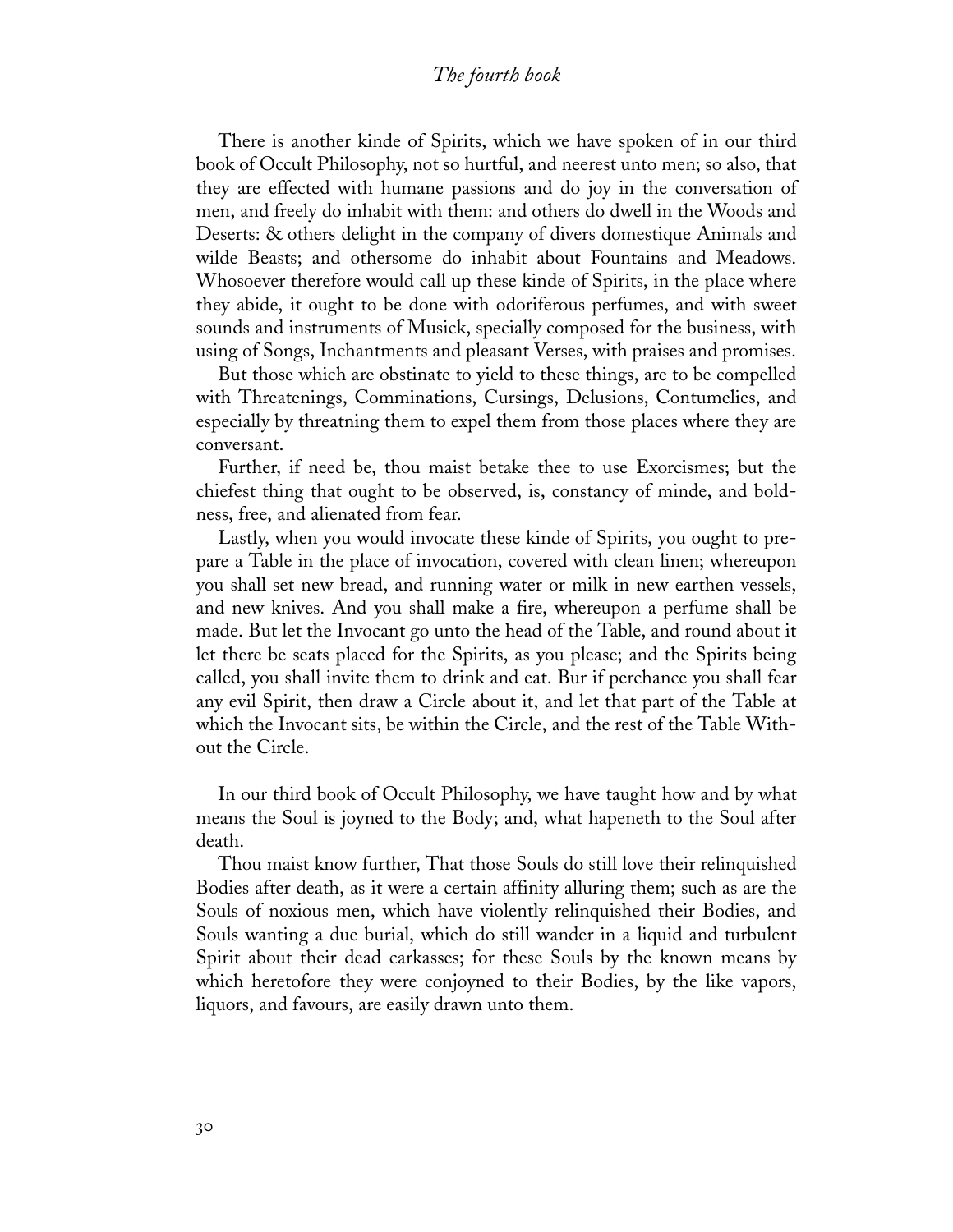From hence it is, that the Souls of the dead are not to be called up without blood, or by the application of some part of their relict Body.

In the raising up of these shadows, we are to perfume with new Blood, with the Bones of the dead, and with Flesh, Egges, Milk, Honey and Oile, and such-like things, which do attribute to the Souls a means apt to receive their Bodies.

It, is also to be understood, That those who are desirous to raise up any Souls of the dead, they ought to do it in those places, wherein these kinde of Souls are most known to be conversant, or for some alliance alluring those souls into their forsaken Body; or for some kinde of affection in times past, impressed in there in their life, drawing the said Soul to certain places, things, or persons; or for the forcible nature of some place fitted and prepared for to purge or punish these Souls. Which places for the most part are to be known by the experience of visions, mighty incursions, and apparitions, and such-like prodigies seen.

Therefore the places most fitting for these things, are Churchyards. And better then them, are those places wherein there is the execution of criminal judgements. And better then these, are those places, in which of late yeers there have been some publike slaughters of men. Furthermore, that place is better then there, where some dead carkass, that came by a violent death, is not yet expiated, nor ritely buried, and was lately buried; for the expiation of those places, is also a holy Rite duly to be adhibited to the burial of the bodies, and oftentimes prohibiteth the souls to come unto their bodies, and expelleth them far off unto the places of judgement.

And from hence it is, That the Souls of the dead are not easily to be raised up, except is be the Souls of them whom we know to be evil, or to have perished by a violent death, and whose bodies do want a right and due burial.

Now although we have spoken concerning such places of this kinde, is will not be safe or commodious to go unto them; but it behoveth us to take to what place soever is to be chosen, some principal part of the body that is relict, and therewith to make a perfume in due maner, and to perform other competent Rites.

it is also to be known, That because the Souls are certain spiritual lights, therefore artificial lights, especially if they be framed out of certain competent things, compounded according to a true rule, with congruent inscriptions of Names and Seals, do very much avail to the raising up of departed Souls.

Moreover, these things which now are spoken of, are not alwaies sufficient to raise up Souls, because of an extranatural portion of understanding and